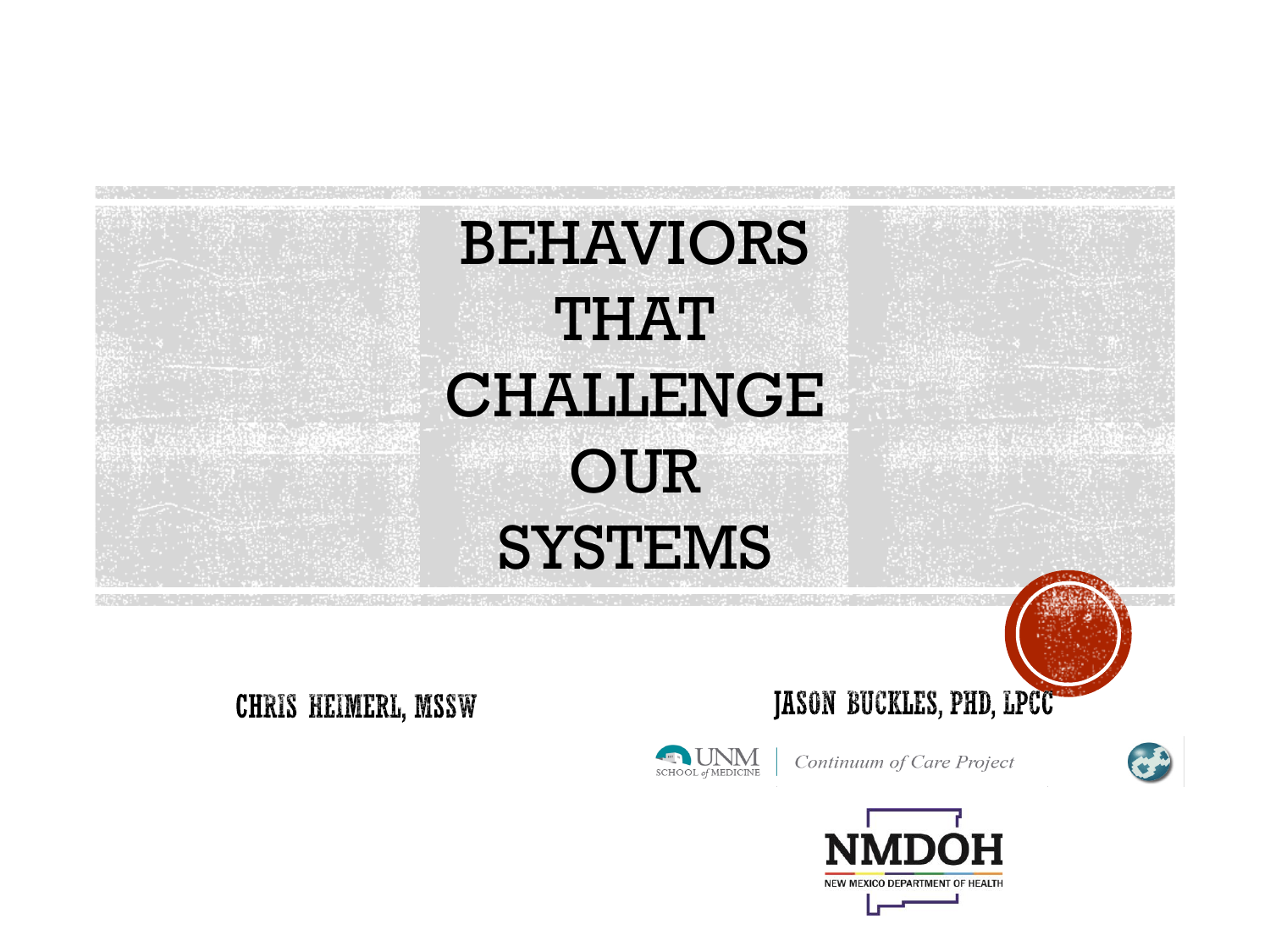# **GOALS/OBJECTIVES**

- Consider our definitions of and problematic use of the term 'behavior' when supporting people with intellectual and/or developmental disability (I/DD)
- Discussion of the general model of behavioral analysis.
	- What's missing from this?
	- How we do it differently when it comes to our personal lives.
- The problems with punishment
- Non-Aversive Intervention
	- **E** Building lives, not being lives
	- Reinforcement
	- Dignity of Risk
- Individualized crisis intervention and support Interactive Activity

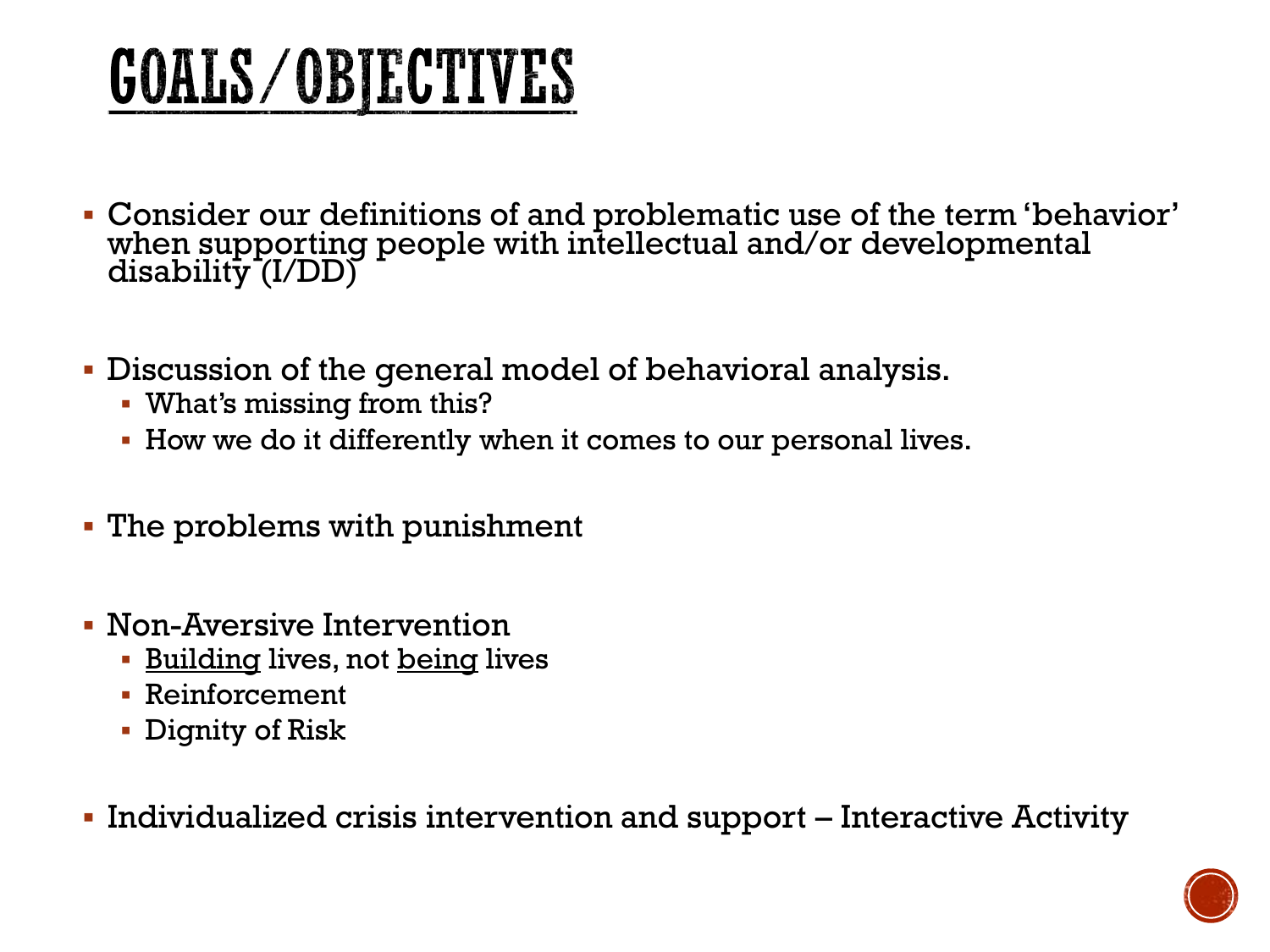### THE 'ONE SLIDE'

#### 1. THE 'BEHAVIORS' WE SPEAK ABOUT (NEARLY CONSTANTLY IN THIS FIELD) ARE ALMOST ALWAYS A FORM OF SELF-ADVOCACY

#### OUR JOB IS TO FIGURE OUT WHAT A PERSON IS ADVOCATING FOR, PROVIDE IT IF WE CAN, AND THEN TEACH 'MORE APPROPRIATE' METHODS OF SELF-ADVOCACY

2. IF YOU WANT TO CHANGE SOMEONE ELSE'S BEHAVIOR – CHANGE YOUR OWN FIRST

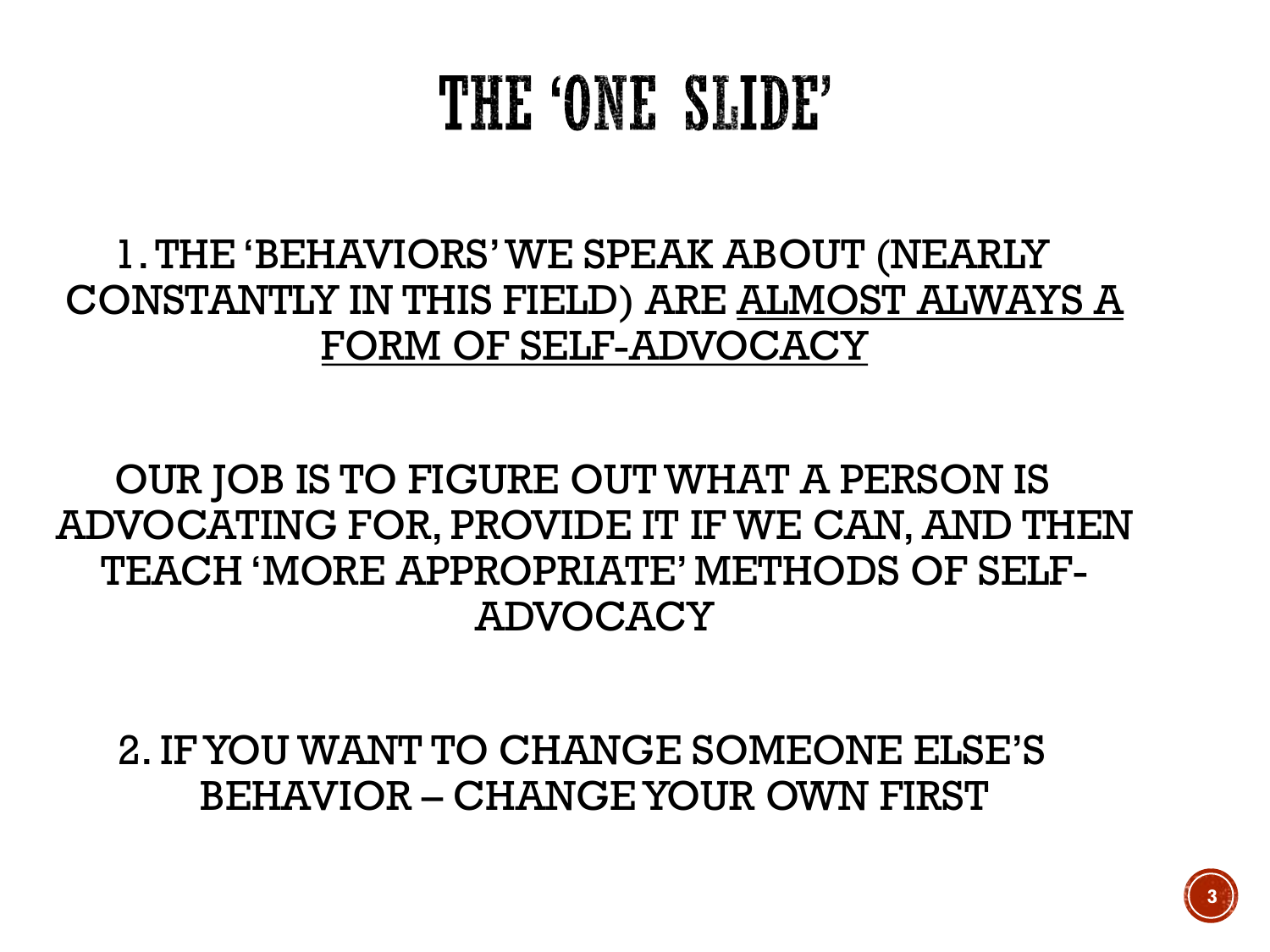# DEFINE 'BEHAVIOR' - BUT FIRST...

▪What is meant when we hear the word 'behavior' in our systems for people with I/DD?

▪What might be some of the problems with this 'underground meaning'?

▪The 'zero behavior client'

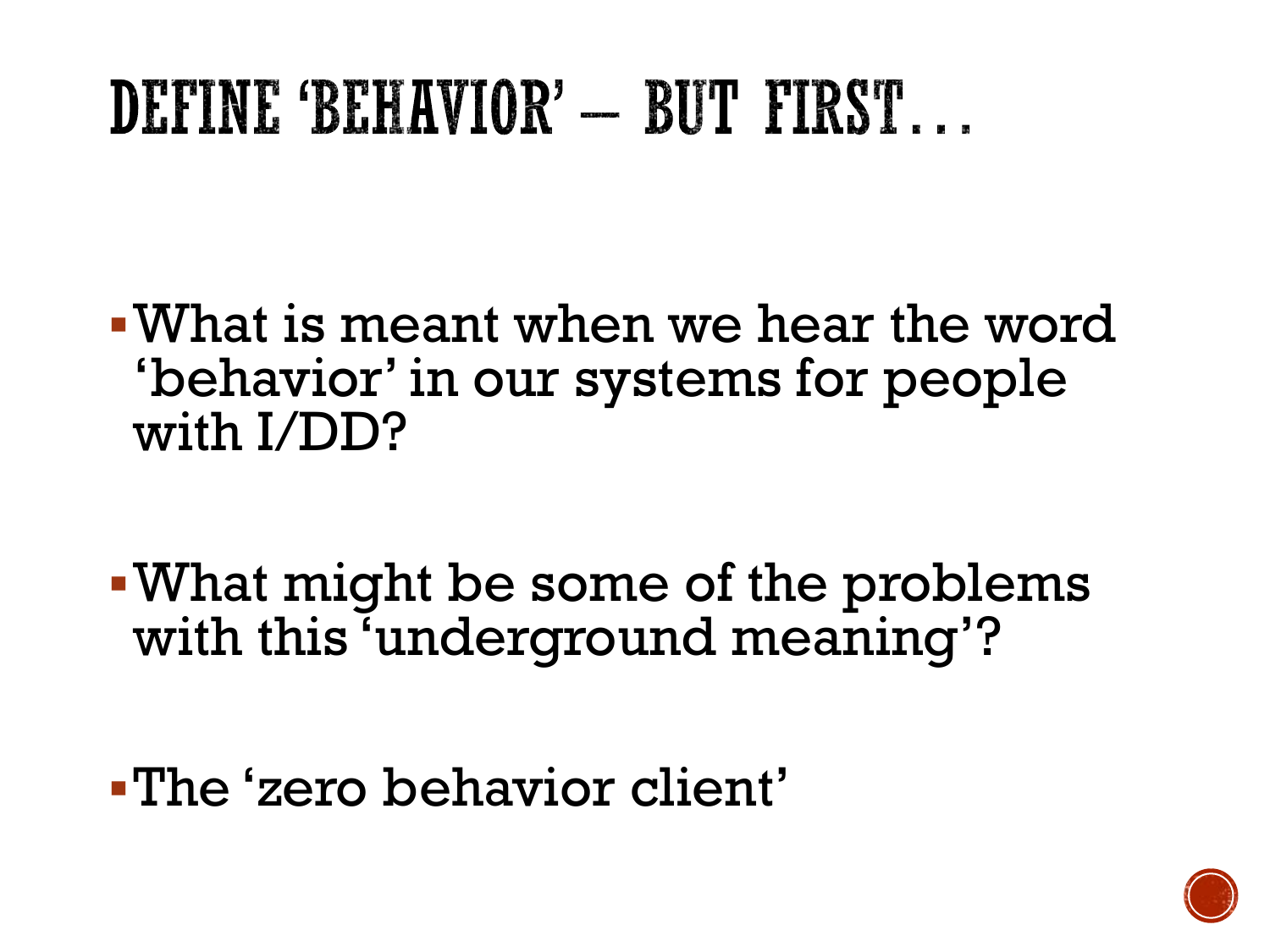# 'BEHAVIOR' – GENERAL DEFINITION

- ▪"The way in which one acts or conducts oneself, especially toward others"
- ▪Or, "The way in which an animal or person acts in response to a particular situation or stimulus"

Takeaways:

- 1) This is more about our behavior than the behavior of the people we support.
- *2) We* are the situation. *We* are the stimuli.

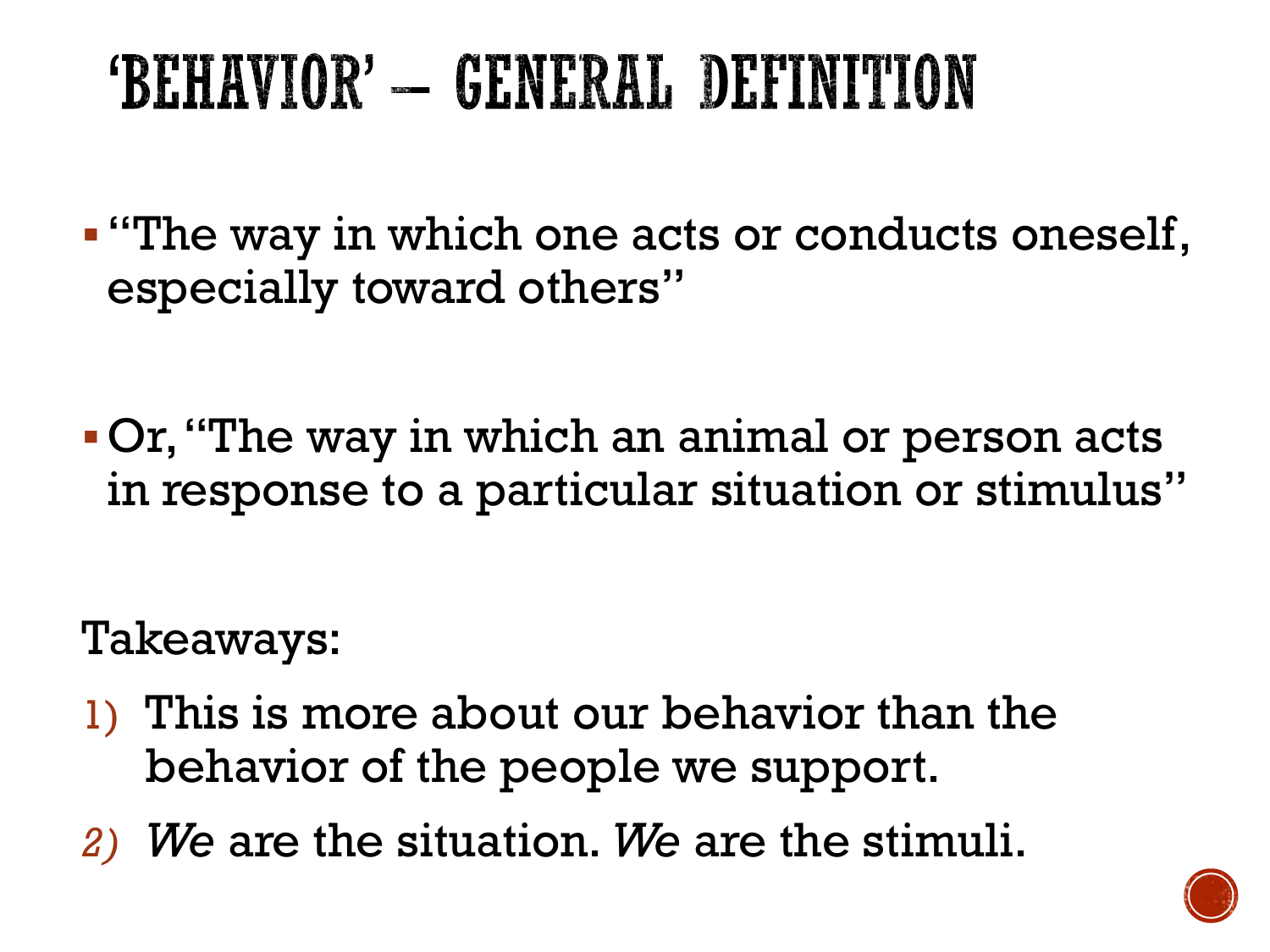# THE PROBLEM WITH THE TERM 'CHALLENGING BEHAVIOR'

#### ▪**From what perspective are we defining this?**

- **The Behavior Support Consultant perspective**
- **The Direct Support Professional perspective**
- **The parents, guardians, that state, the next provider**

#### ▪**Challenging for whom?**

▪ Is the person 'challenged' by their behavior? Have we asked?

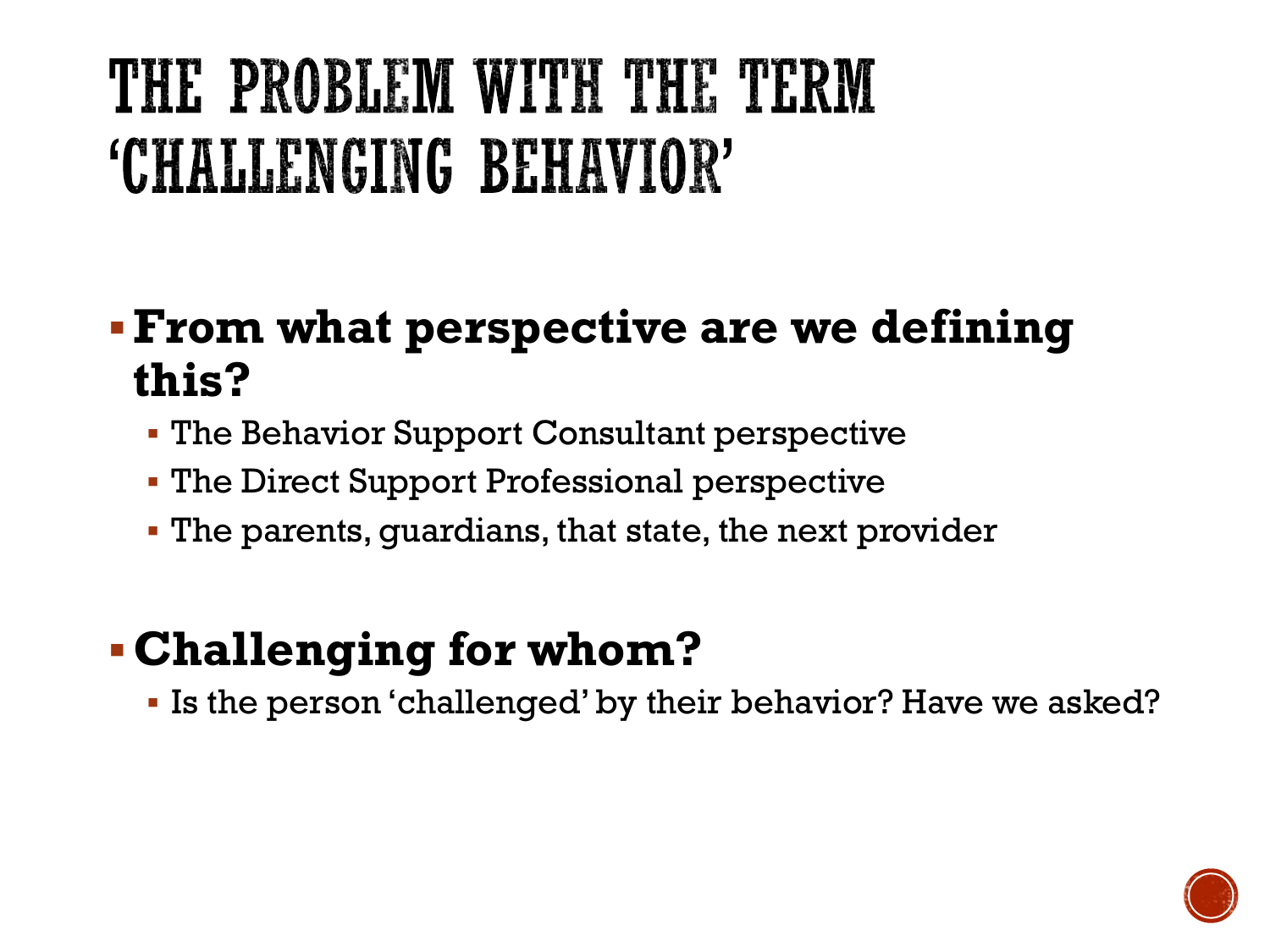**How we speak to, about, and around a person influences other's opinions, attitudes, and ultimately other's/our actions (Social Construction...)**

**Just by calling it 'challenging behavior' we have decided on the most 'important' perspective.** 

**We have then lost a core aspect of personcentered planning.** 

**We have boiled the person down to parts we think we can measure.**

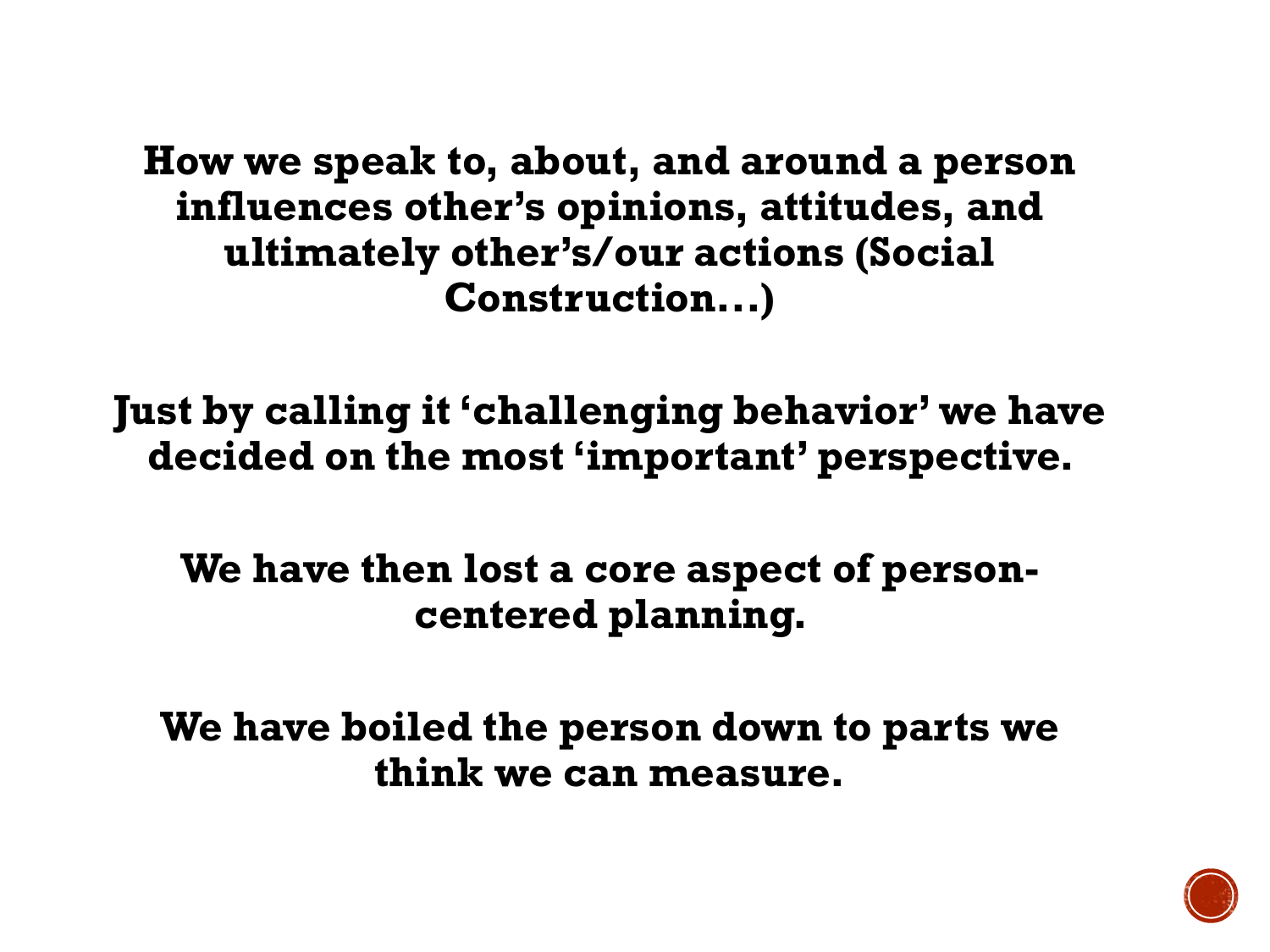Once a diagnostic label is attached there is the risk that all the [individual's] characteristics are filtered through this diagnosis or explanatory mechanism resulting in a tendency to view the [individual's] behavior as symptoms, rather than as expressions of his or her unique personality. Furthermore, by ascribing to this perspective the source of the 'disability' is firmly located within the individual and not as a result of the expectations of the social contexts in which the individual exists" (Molloy & Vasil, 2002, p. 661).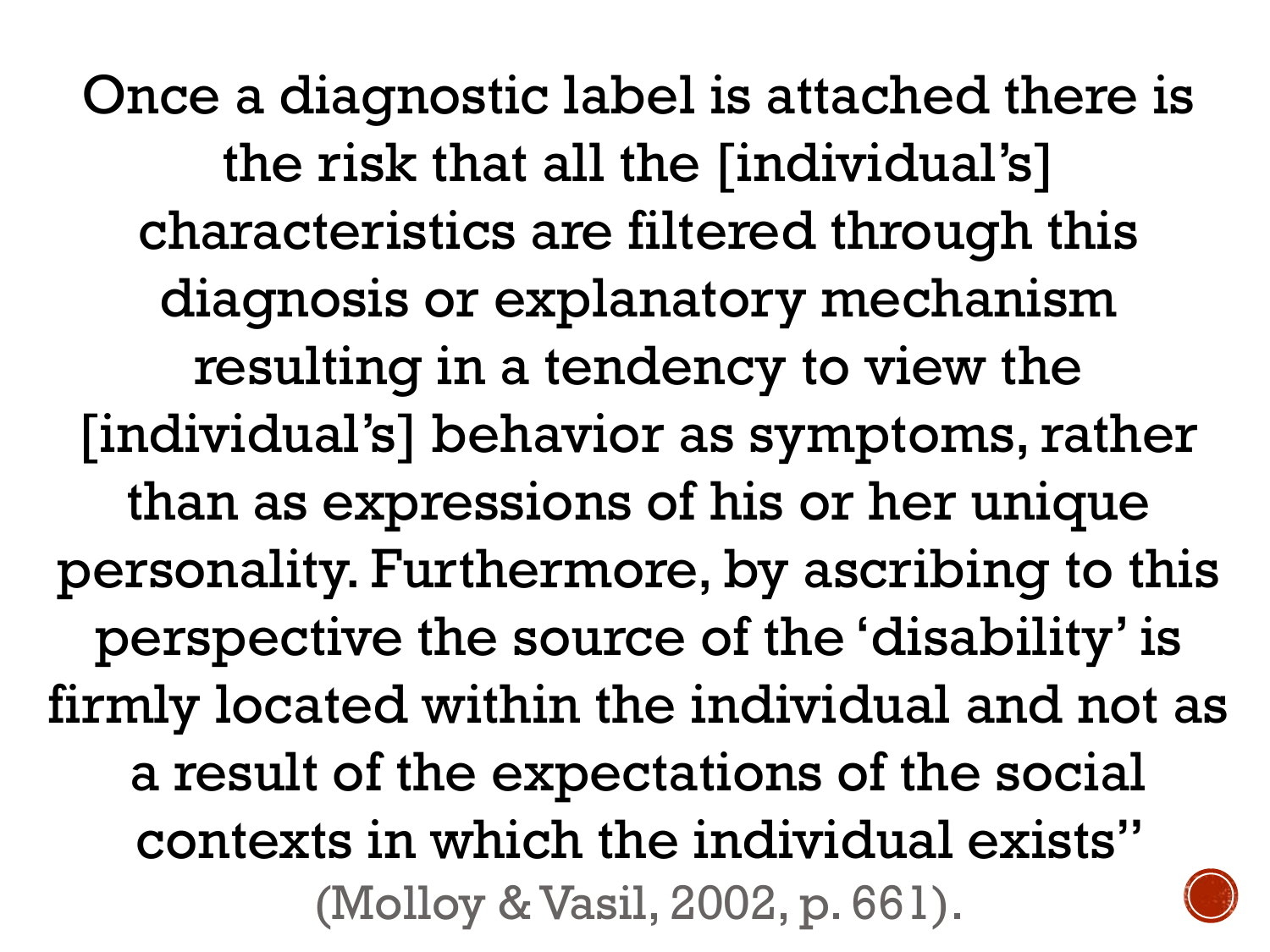# SO - WHAT TO DO INSTEAD?

### **Behavior that Challenges the System**

Places the onus of change on the system not the person

#### *This is our job. This is their life.*

How can we change ourselves, our programs, our environments to better support this person?

### **People with Challenging Reputations**

Acknowledges the potential bias in previous records, analyses, and/or terminology.

Exs: 'Aggressive 27 times a day'; 'Elopes 1000 times a month'

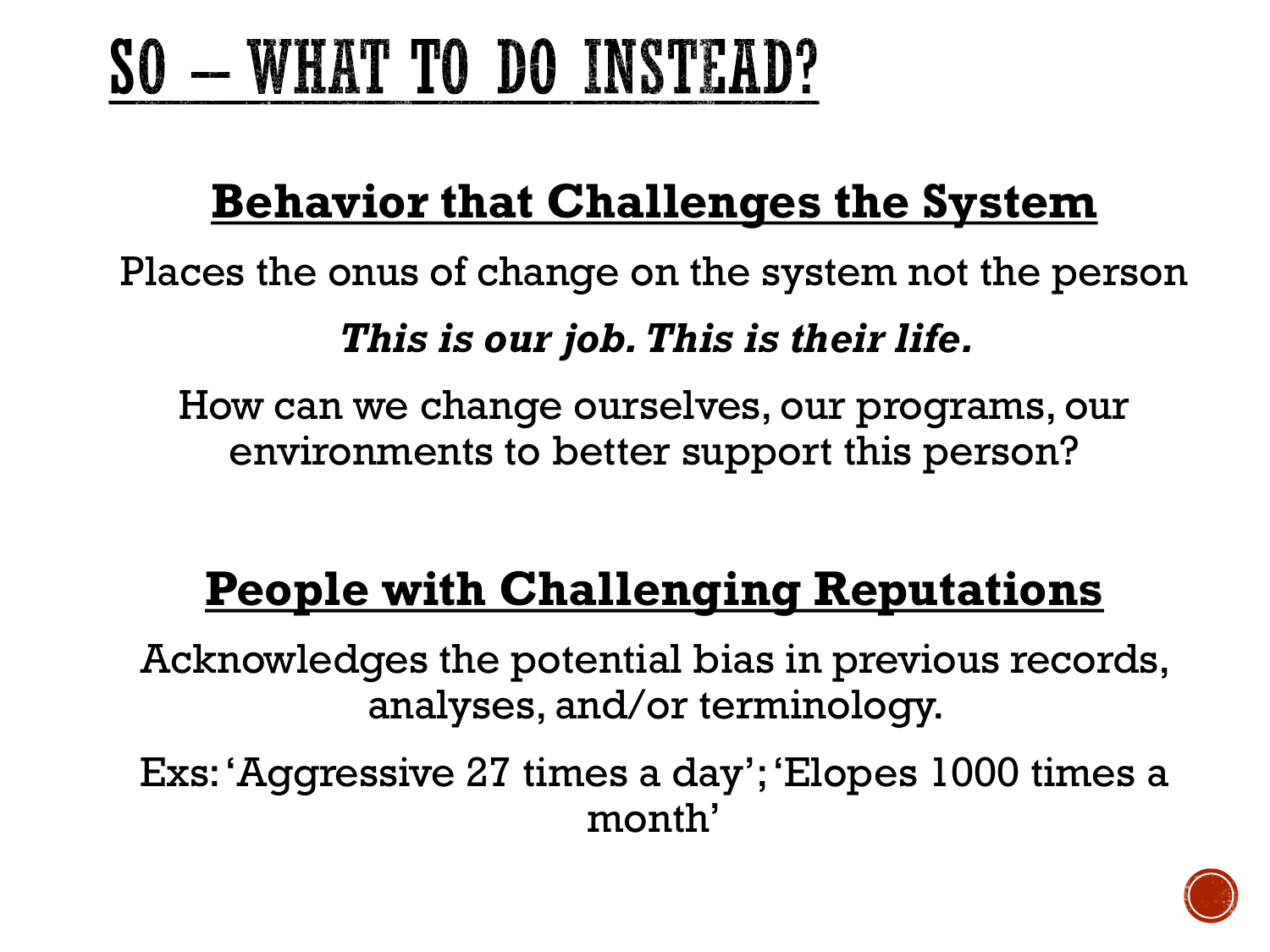# THE 'A-B-Cs' OF BEHAVIOR

### $ANTECEDENT \rightarrow BEHAVIOR \rightarrow$ CONSEQUENCE(S)

But wait! – Isn't there's more to this, to *us*, than that?

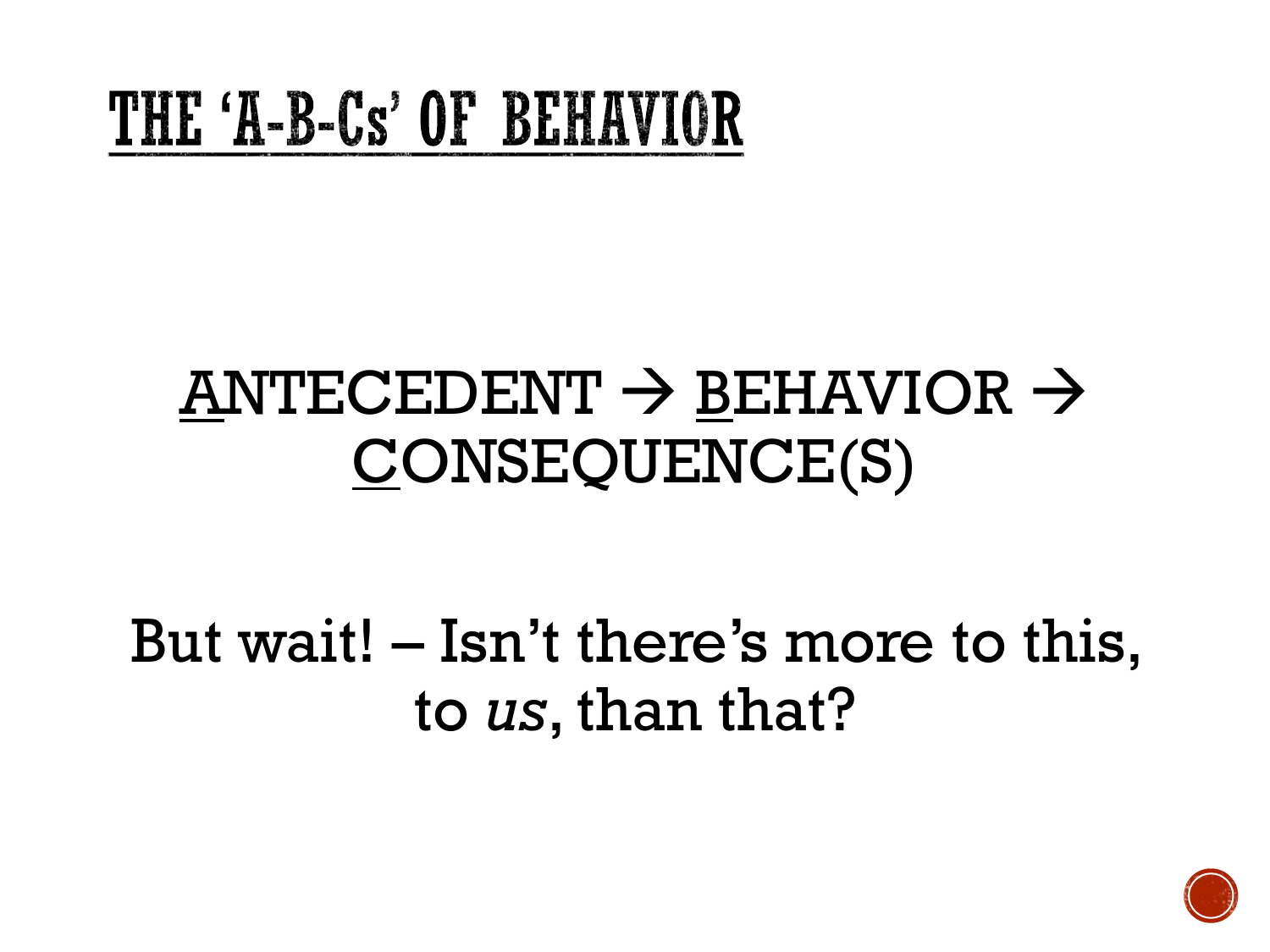# **BEYOND THE ABCS**

### SO, WHAT IS IT THAT IS MISSING?

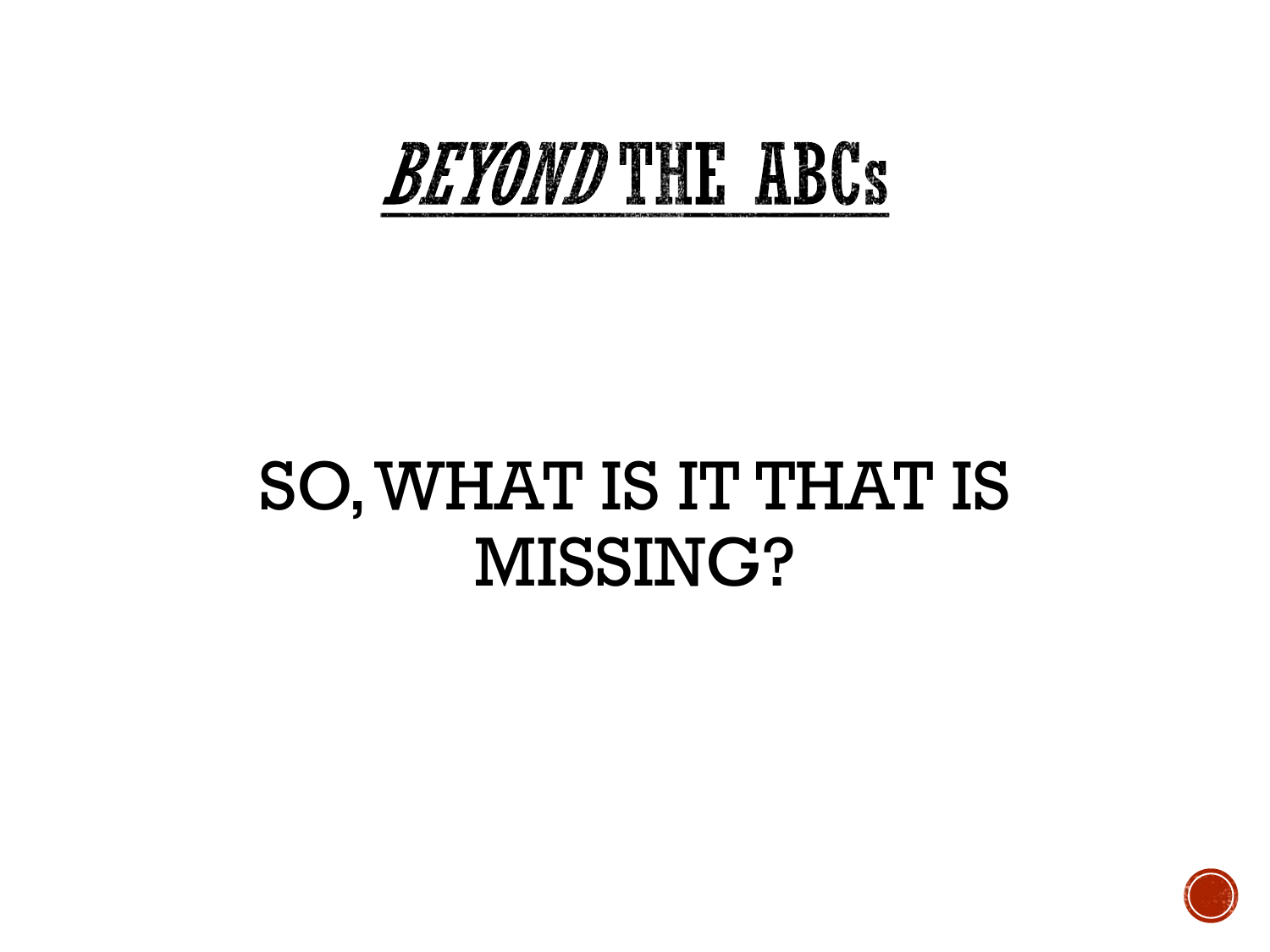# EMOTION

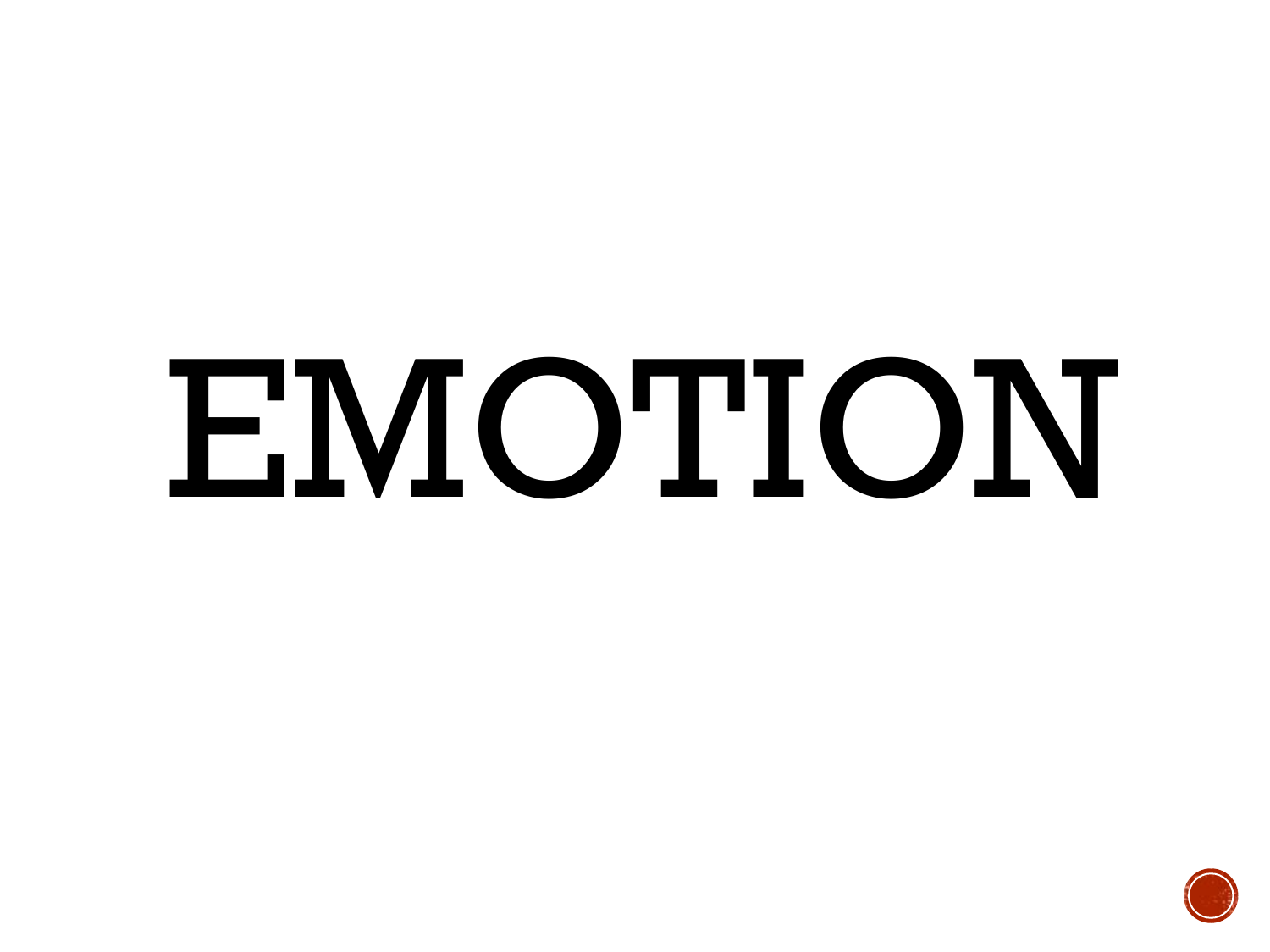# LET'S EXERCISE...

### What do you need when you've had a 'challenging day'?

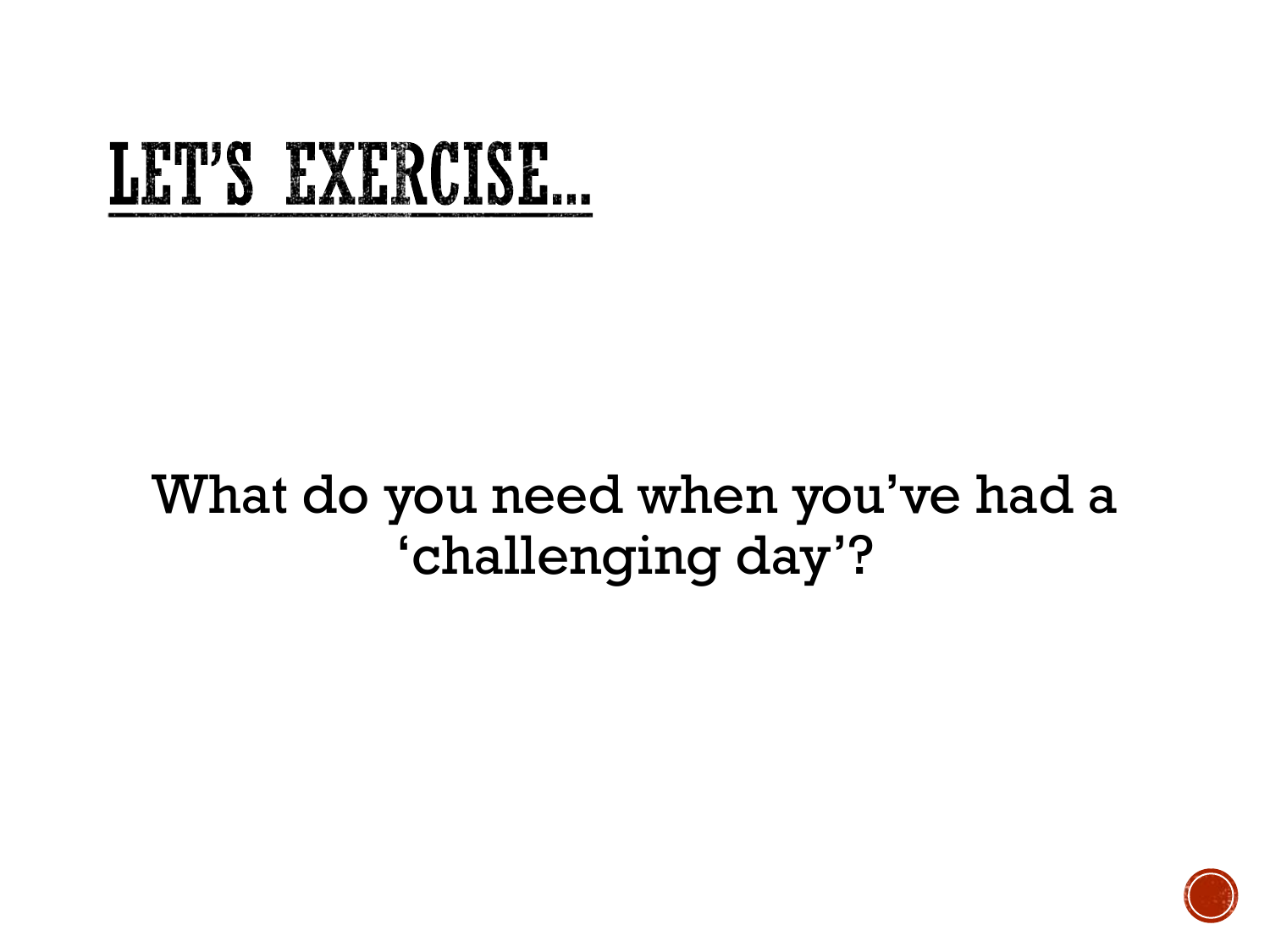# DIATHESIS/STRESS

- Think about yourself…
- **The relationship between**

Stress and Behavior

- **Then add genetic predisposition** (Diathesis) and/or current medical status
- Our job REDUCE STRESS
- **How does punishment affect the**

diathesis-stress model? How would you respond?



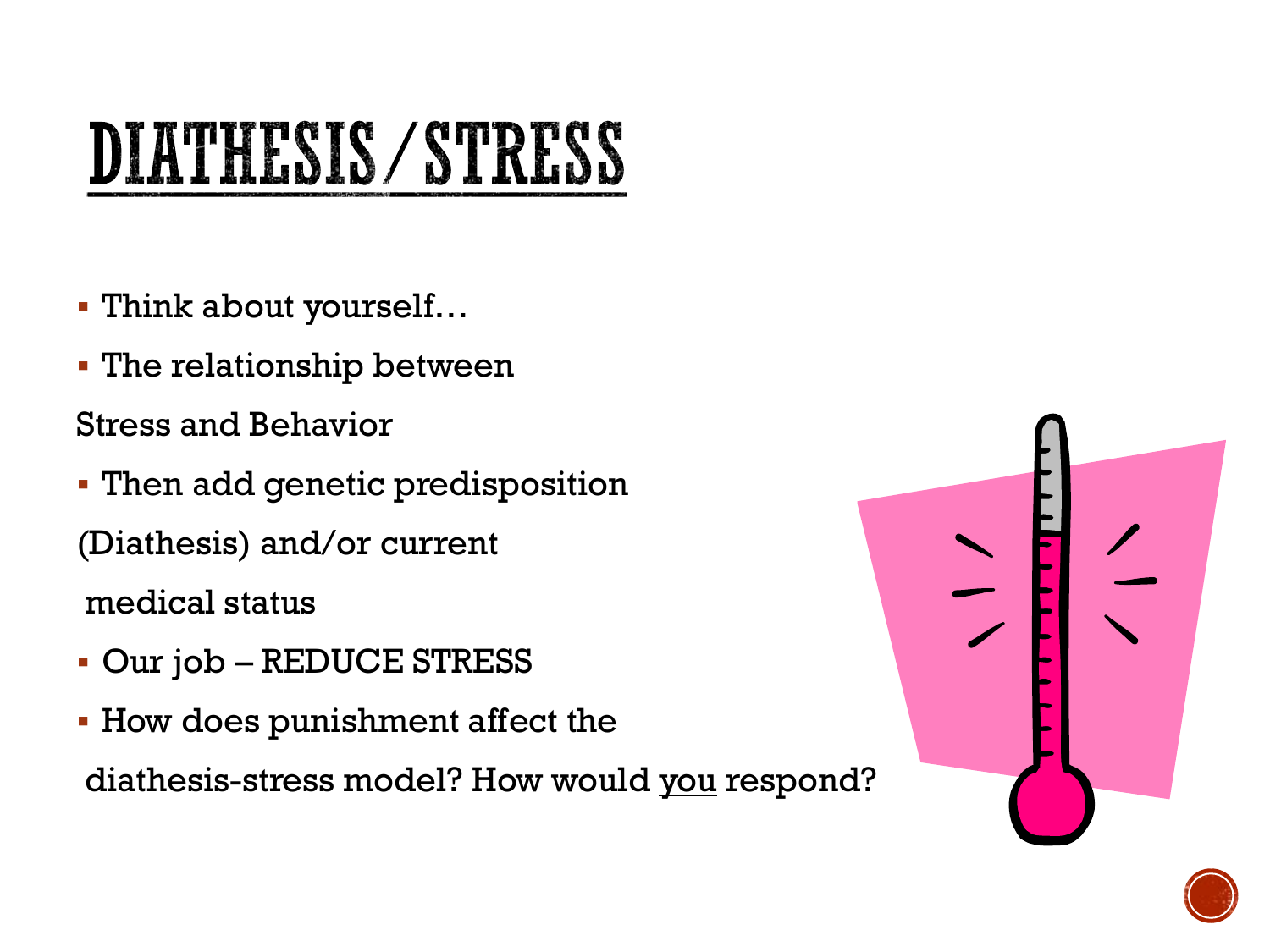# LET'S TALK ABOUT PUNISHMENT AND CONSEQUENCES...

- Punishment
	- **Definition**
	- **Exidence for and against**
	- When did it change?
	- Why did it change?
	- DDW standards and the non-aversive philosophy
- Consequences
	- 'natural' v 'artificial' consequences
	- How do punishment/artificial consequences play out over time?
		- · Nightline The Judge Rotenberg Center

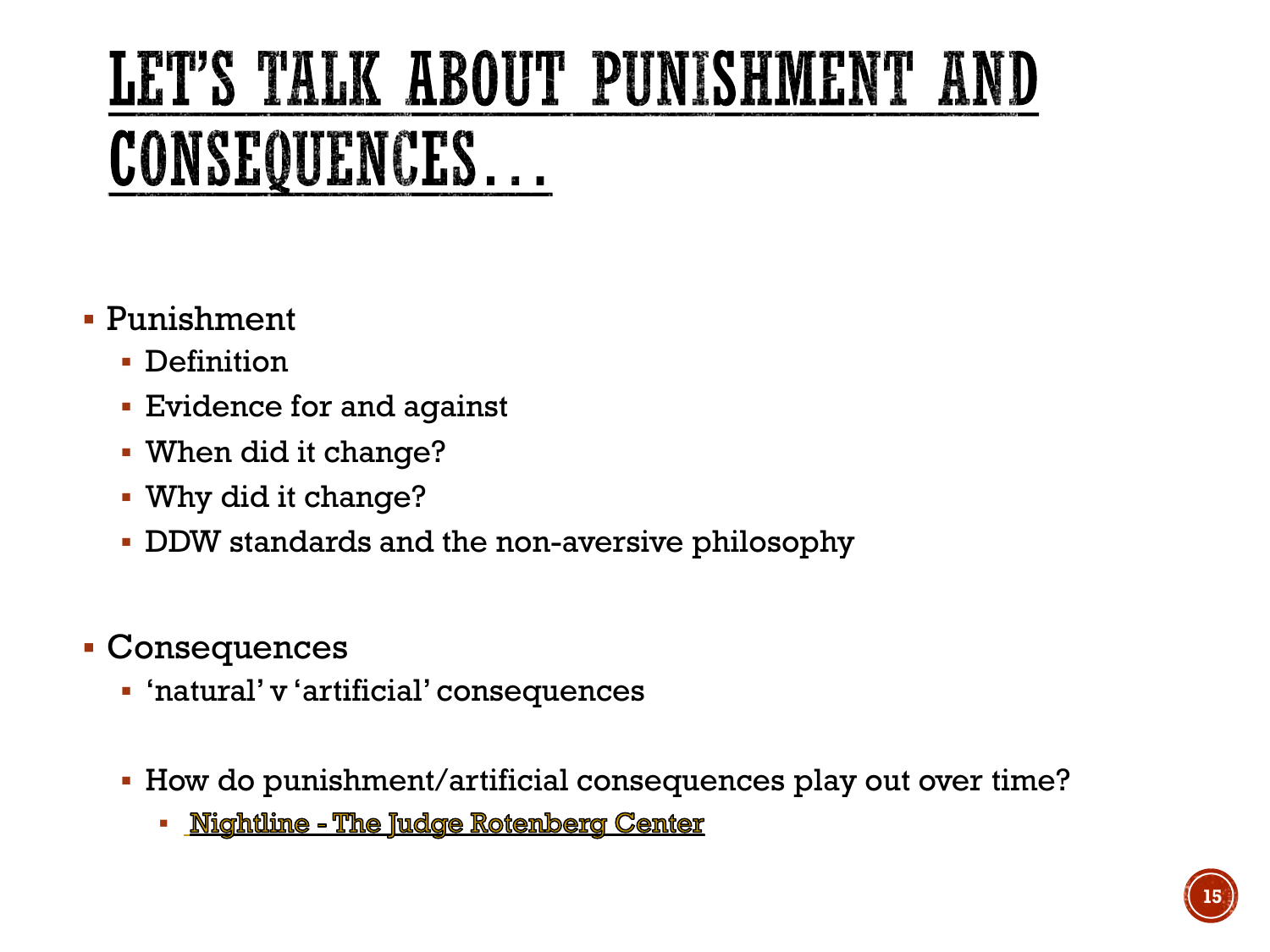What consequences have the people we support already faced in their lives?

Did any of these events result in longlasting change in behaviors?

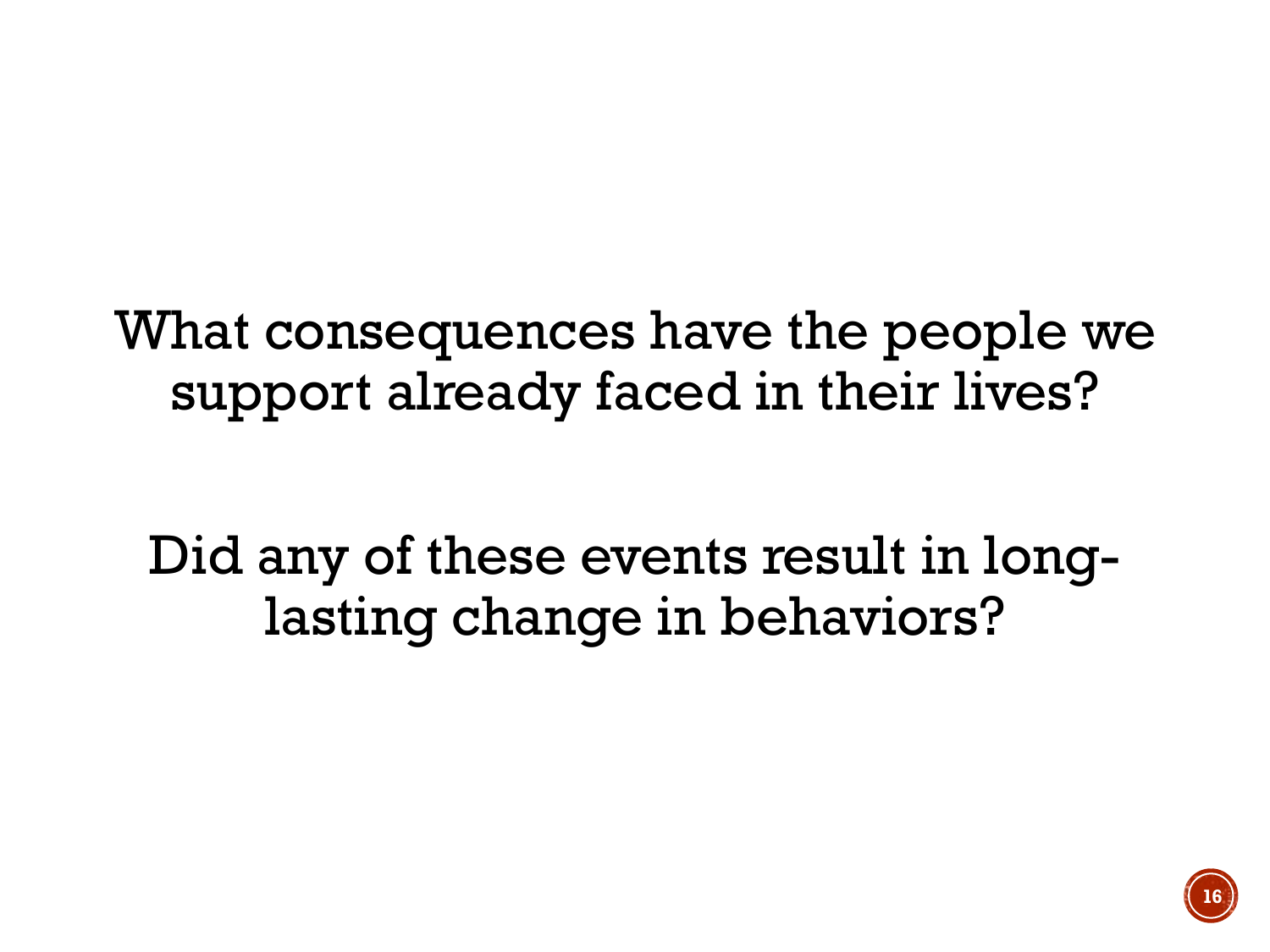- What skills does a person learn from punishment?
- People get used to punishment and it needs to be increased much of the time
	- Positive support is life-wide and can lead to less paid services over time; Reinforcement programs may be faded
- Punishment (or the attempt) often:
	- Satisfies our needs not those of the person we support
	- **We become reinforced when using aversive interventions**
- Any intervention that is intended as a 'punishment' that either:
	- 1) is not associated with any data; or
	- 2) data indicates no change, or an increase in frequency/severity

IS NOT 'PUNISHMENT'.

#### <u>IT IS POTENTIAL ABUSE AND SHOULD BE REPORTED AS SUCH</u>

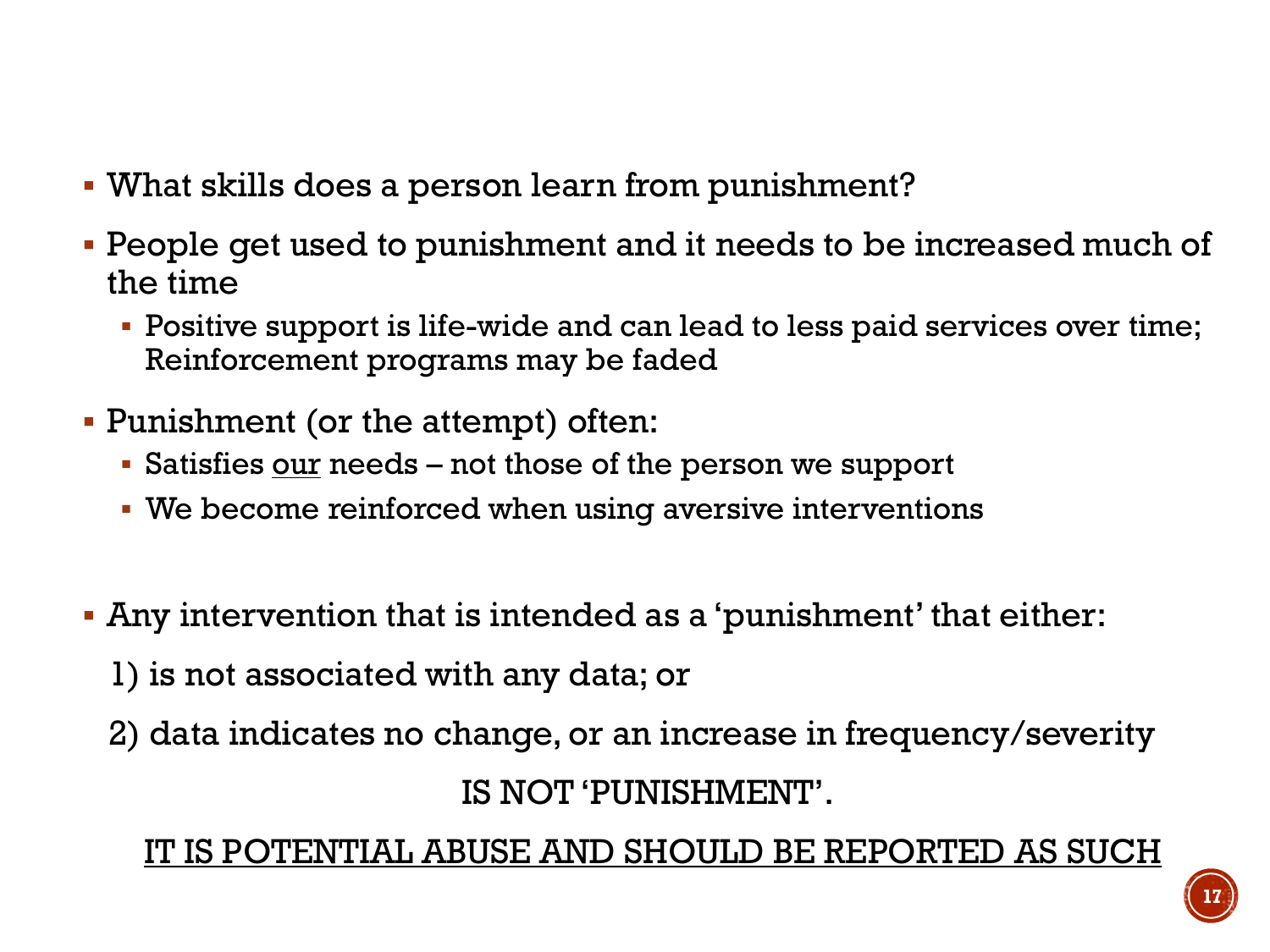# PUNISHMENT AND AVERSIVES

- "every teacher makes a decision to run a classroom in such a way that students behave appropriately to avoid unpleasantness from the teacher OR in such a way that they behave appropriately because the teacher provides many opportunities for positive reinforcement" (Alberto and Troutman, 2003, p.331).
- "Any procedure we find offensive for ourselves should not be used for a person with disabilities" (Jackson & Panyan, 2002).
- "Our energies are better put to eliminating the *need* for difficult behavior than in trying simplistically to eliminate the behavior itself" (Lovett, 1996, p. 94).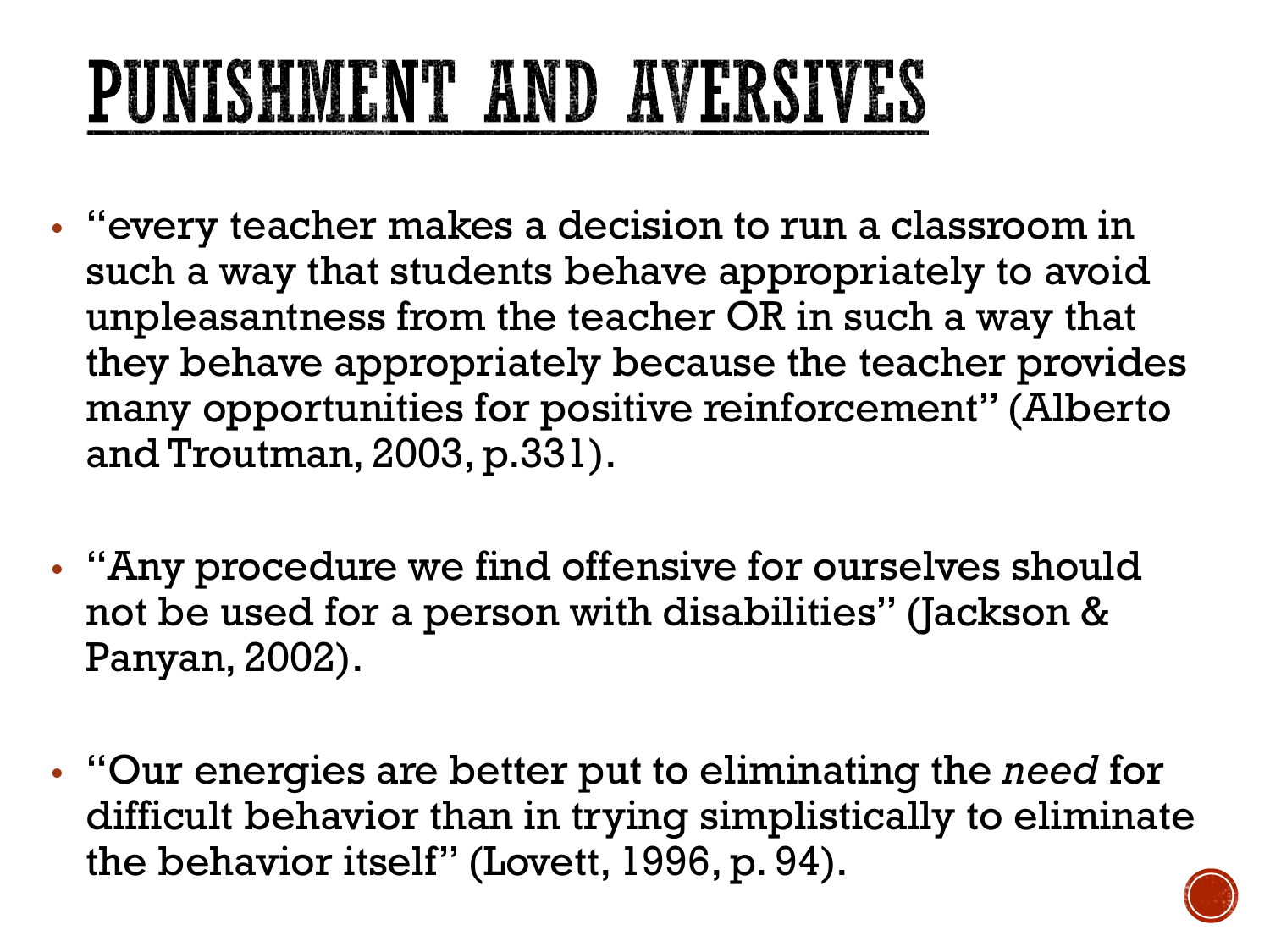# PUNISHMENT AND AVERSIVES

- "People who use punishment become conditioned punishers themselves. Others will fear, hate, and avoid them. If we punish other people, we, too, become punishments. Our very presence will be punishing. If we simply some near those we customarily punish, we will put a stop to whatever they are doing. If we just threaten to approach, they will flee. All the side effects that shocks generate, we, too, will generate. Anyone who uses shock, becomes a shock" (Sidman, 1989, p. 79).
- "From being an art of unbearable sensations punishment has become an economy of suspended rights…the expiation that once rained down upon the body [has been] replaced by a punishment that acts in depth on the heart, the thoughts, the will, the inclinations" (Foucalt, 1977, pp. 11,16).

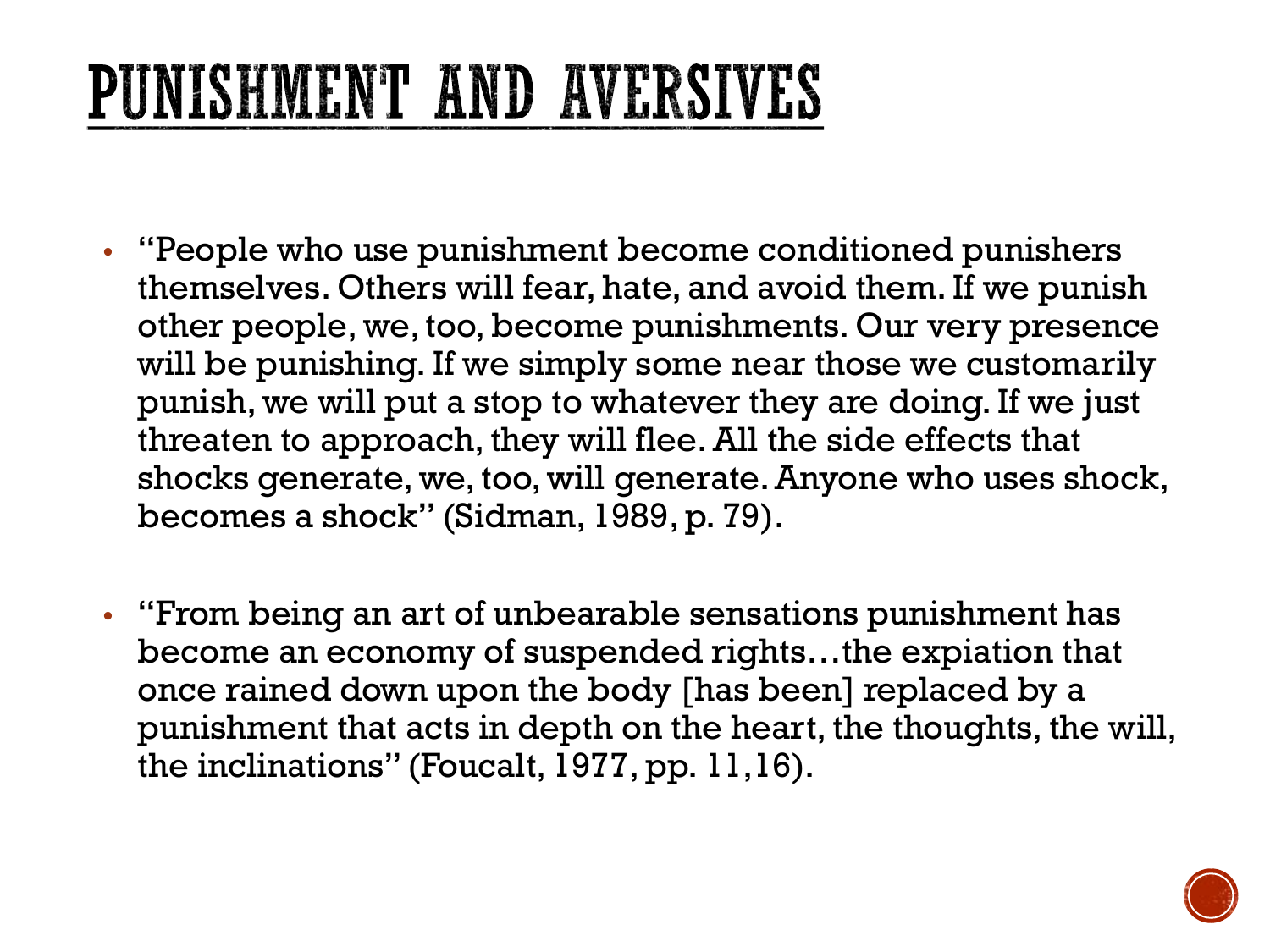# NON-AVERSIVE INTERVENTIONS

First, second, last, and at all points between:

### OES THE PERSON 'HAVE A LIFE'? Would you trade places? Even for a minute?

 $\sim$ Our job is to <u>build</u> peoples' lives – not be peoples' lives~

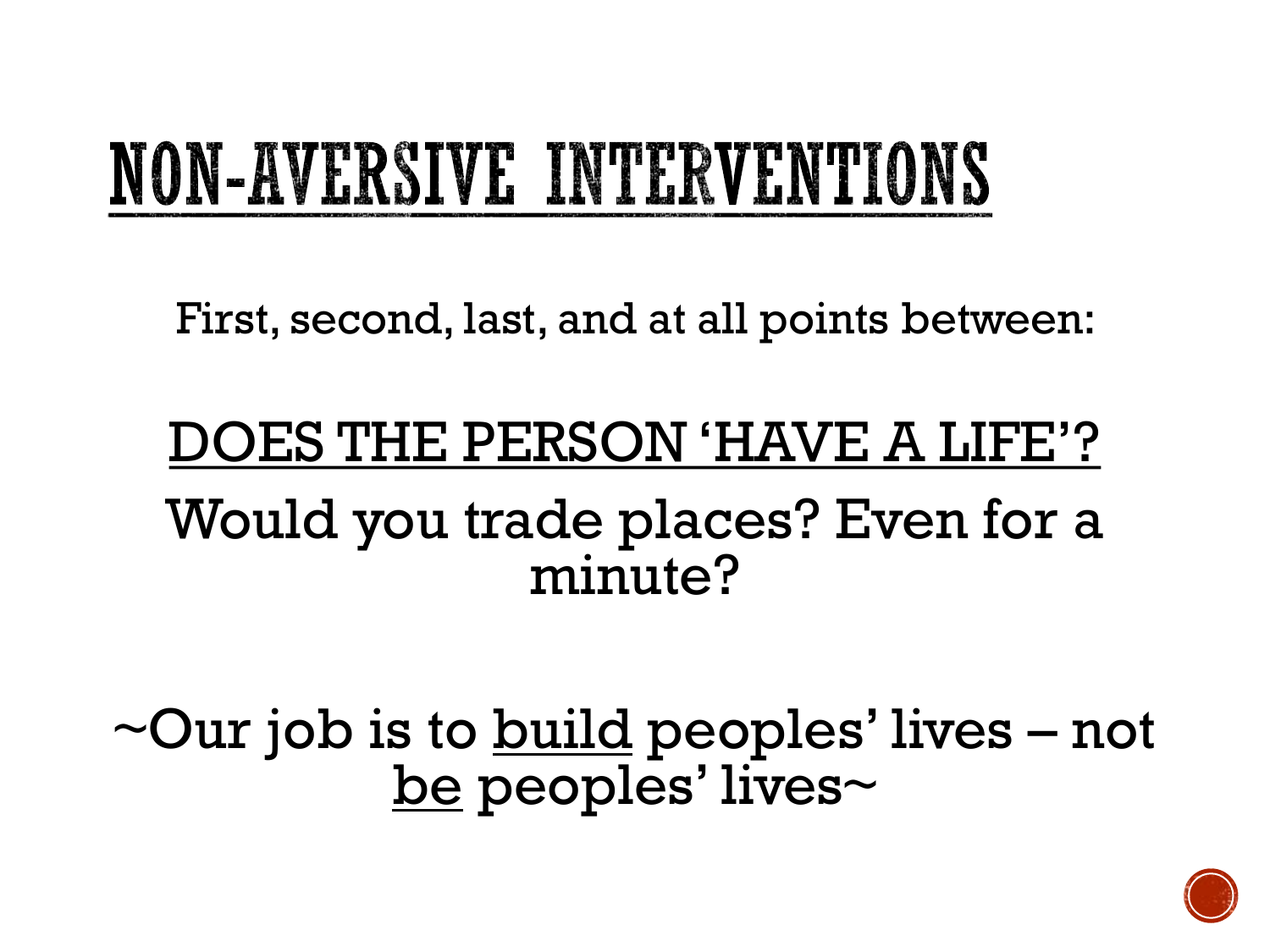# FOCUS ON SKILLS

Keep it simple:

**Any time that people feel more competent in their lives they have more satisfaction. When people are satisfied…**

 $COMPETENCY \rightarrow SATISFACTION \rightarrow LOWER AROUSAL$ 

WHAT ACTIVITY/PART OF YOUR LIFE BRINGS YOU A SENSE OF COMPETENCY? A SENSE OF SATISFACTION? CONTENTMENT? HAPPINESS?

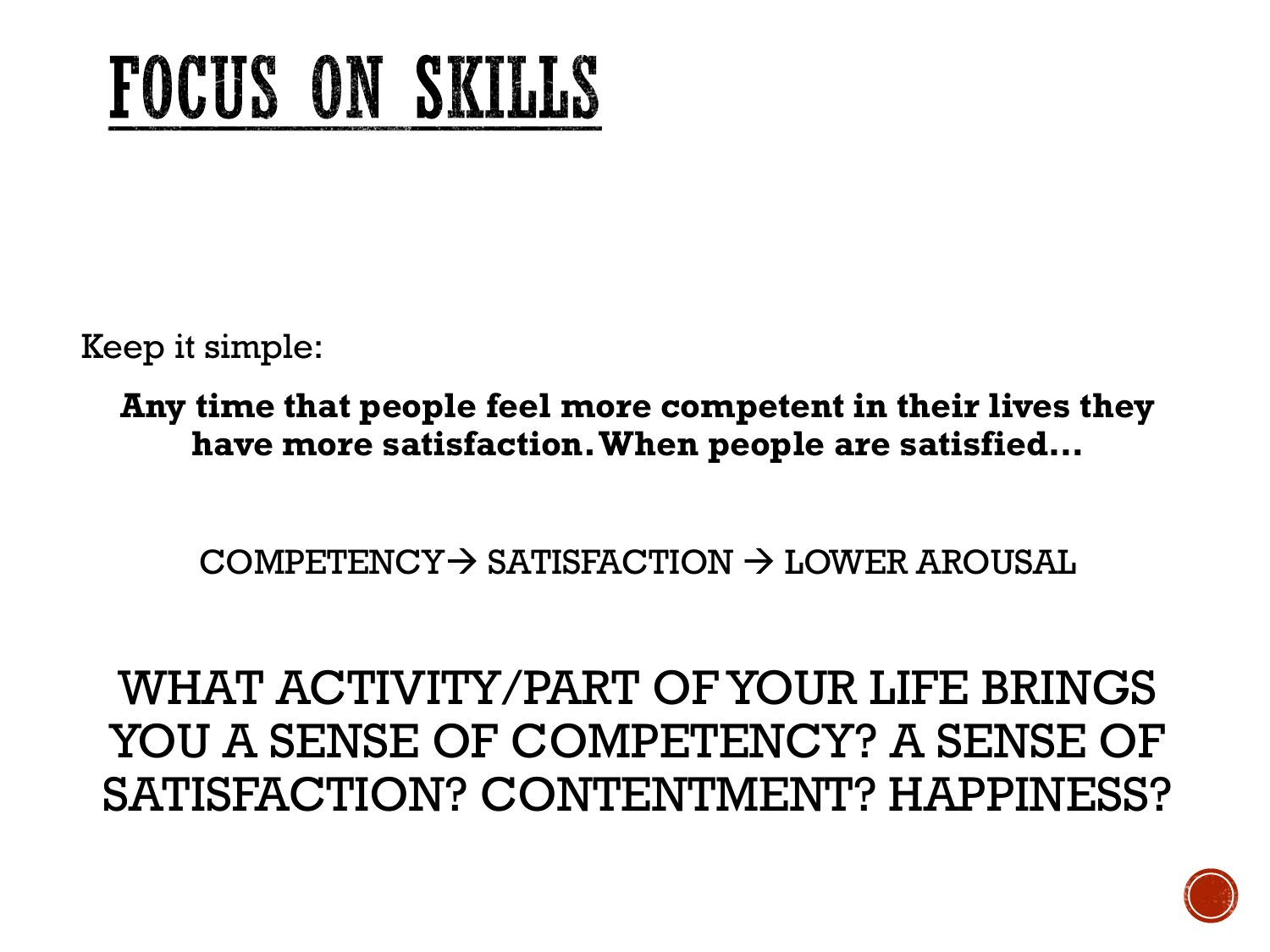# COMPETENCY  $\rightarrow$  SATISFACTION  $\rightarrow$  LOWER AROUSAL

### SO –WHAT SKILLS ARE/WERE NECESSARY TO GET YOU TO THIS PLACE?

Ex: 'Shifting Logical Levels'

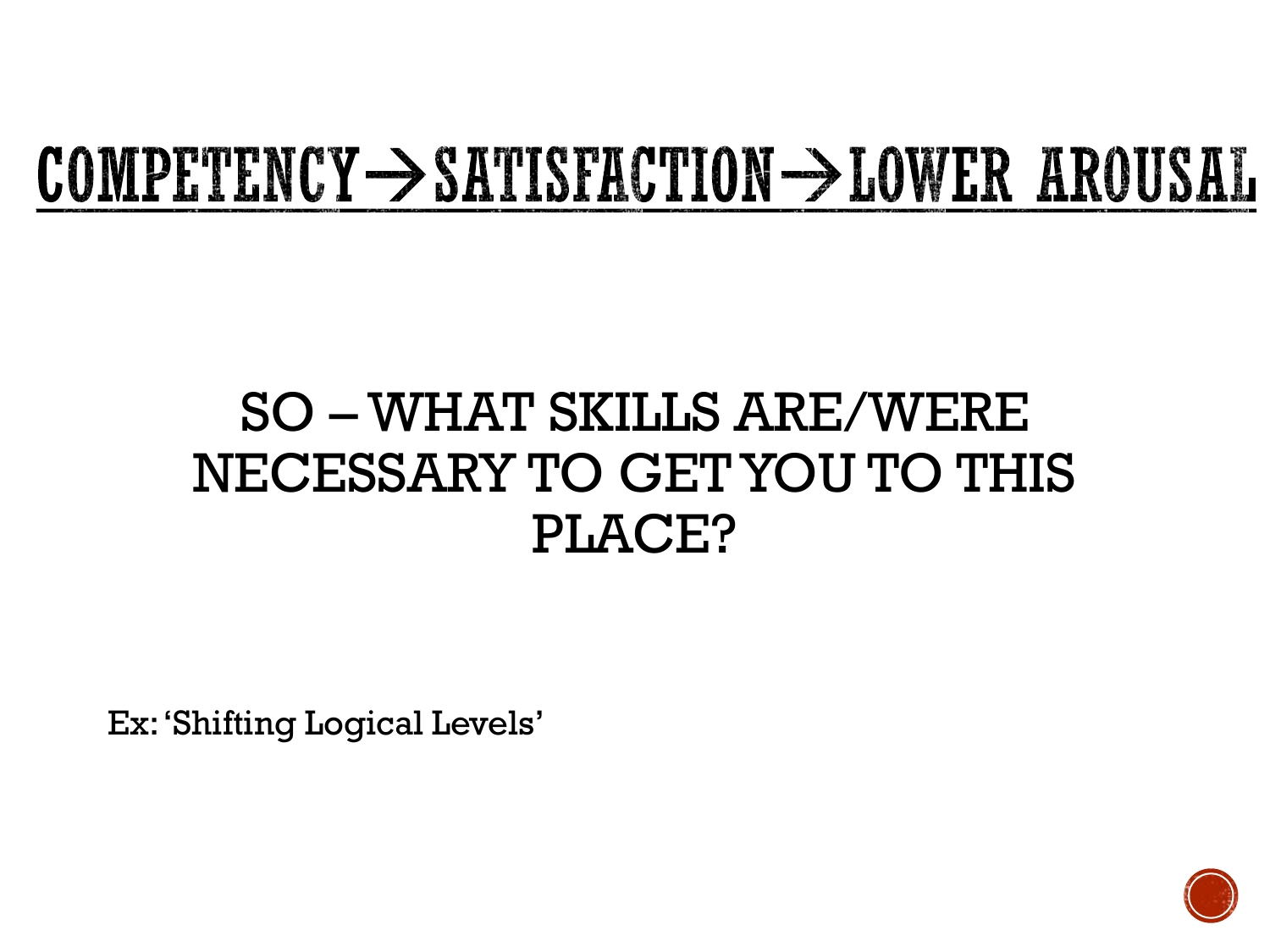- ▪Music
- ▪Movement
- ▪Manipulatives
- ▪(M)ater
- ▪Mom
- ▪Mutts
- ▪Maps
- **-Motivation**
- **-Meditation**
- **•Medication**
- **-Masturbation**
- ▪Medical cannabis

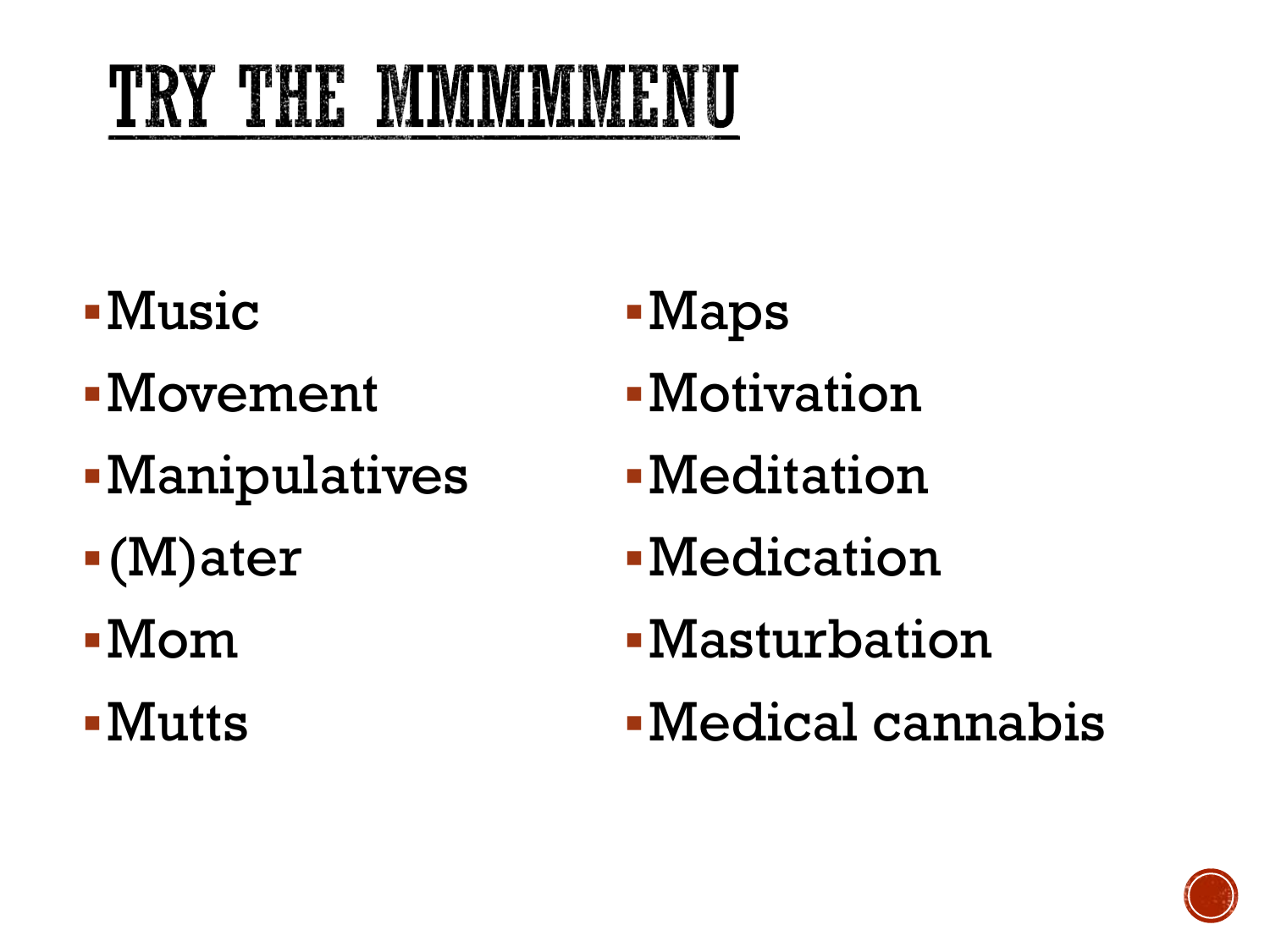# MORE TORMAL' PROGRAMS/TOOLS

#### ▪ **NON-CONTINGENT REINFORCEMENT**

**.** The unnecessarily formal term for the basics of what makes your life fun, worth it, pleasant etc.

#### ▪ **DIFFERENTIAL REINFORCEMENT**

- $\blacksquare$  A focus on what you want not what you don't.
	- Catch 'em being good
- DRO(ther/pposing), DRA(lternate), DRL(ower-rate)
- Exs:
	- 'The Healthier Choices Program'
	- 'Zero Failure Programs'
	- 'Progressive Payments'

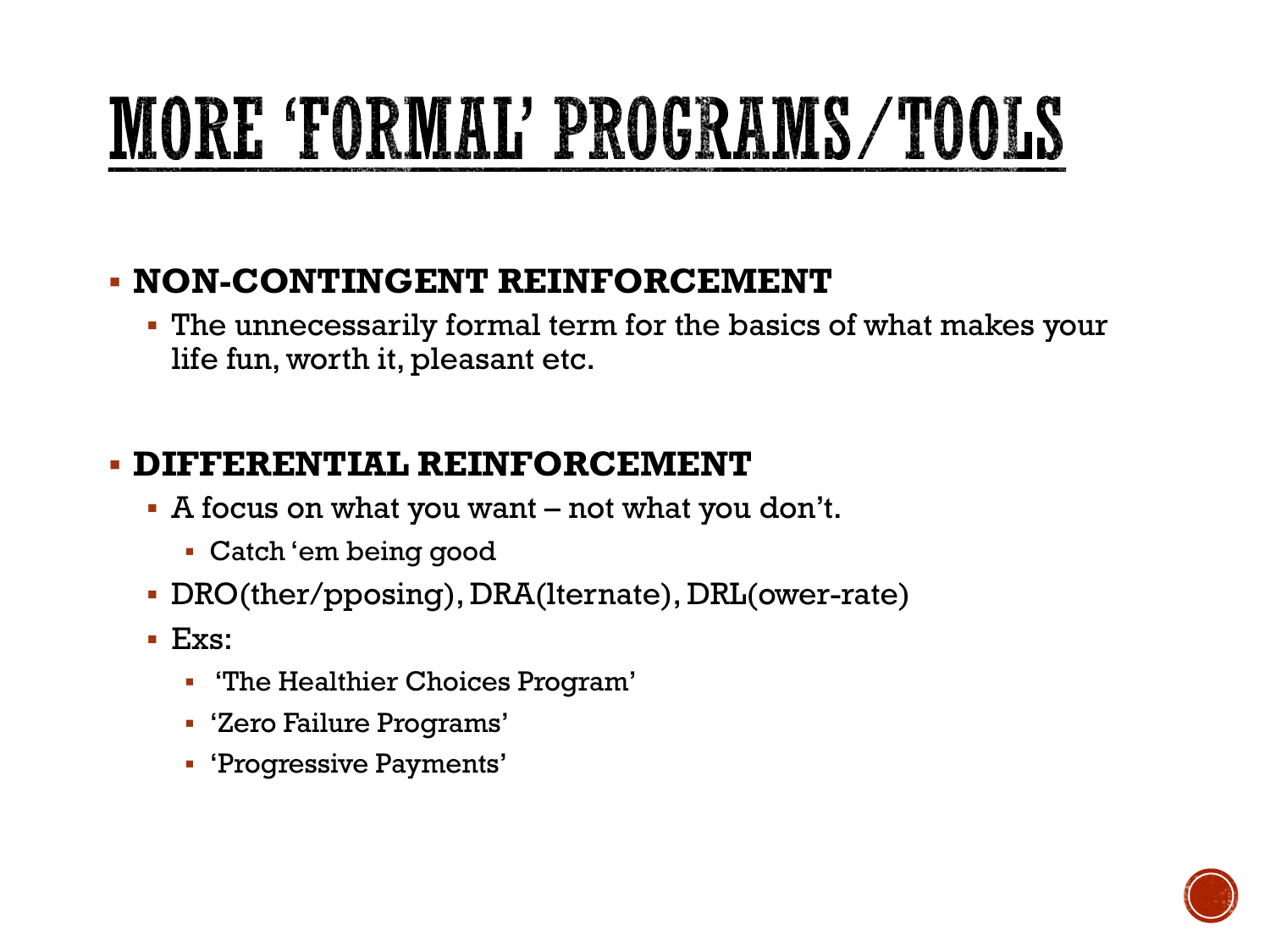# RISK, CARE, DUTY, SUPPORT, AND DIGNITY

- **These are huge topics.**
- This is just a 'sampler platter' of the much larger issues behind the philosophies that guide our work.
- So, we are going to take a few bites but feel free to order the full platter at a later date.

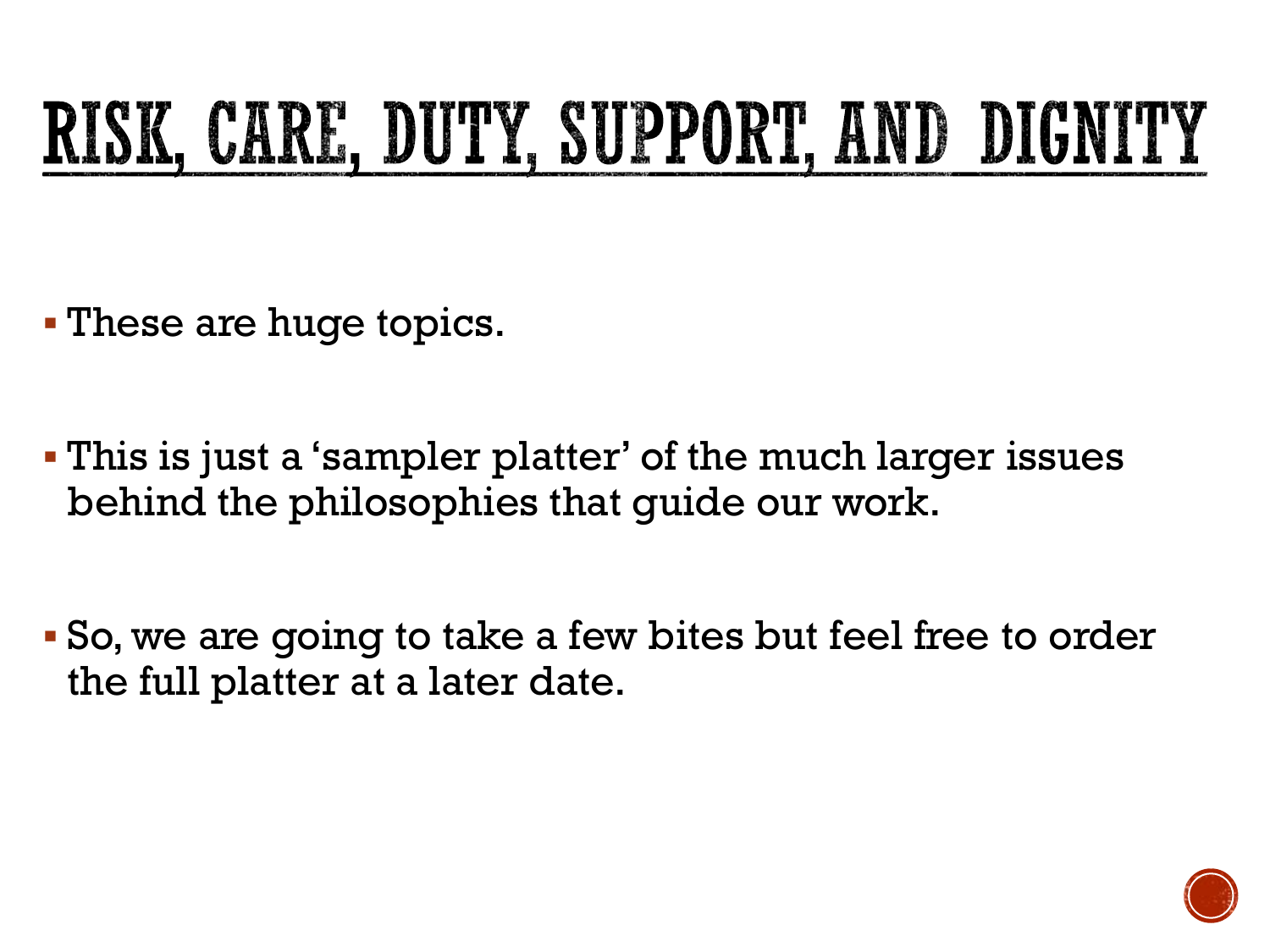### AT THEIR ROOT, THESE CONVERSATIONS ARE ABOUT...



# "the tension between safety and empowerment"

(Alaszewski & Alaszewski, 2002, p. 62)



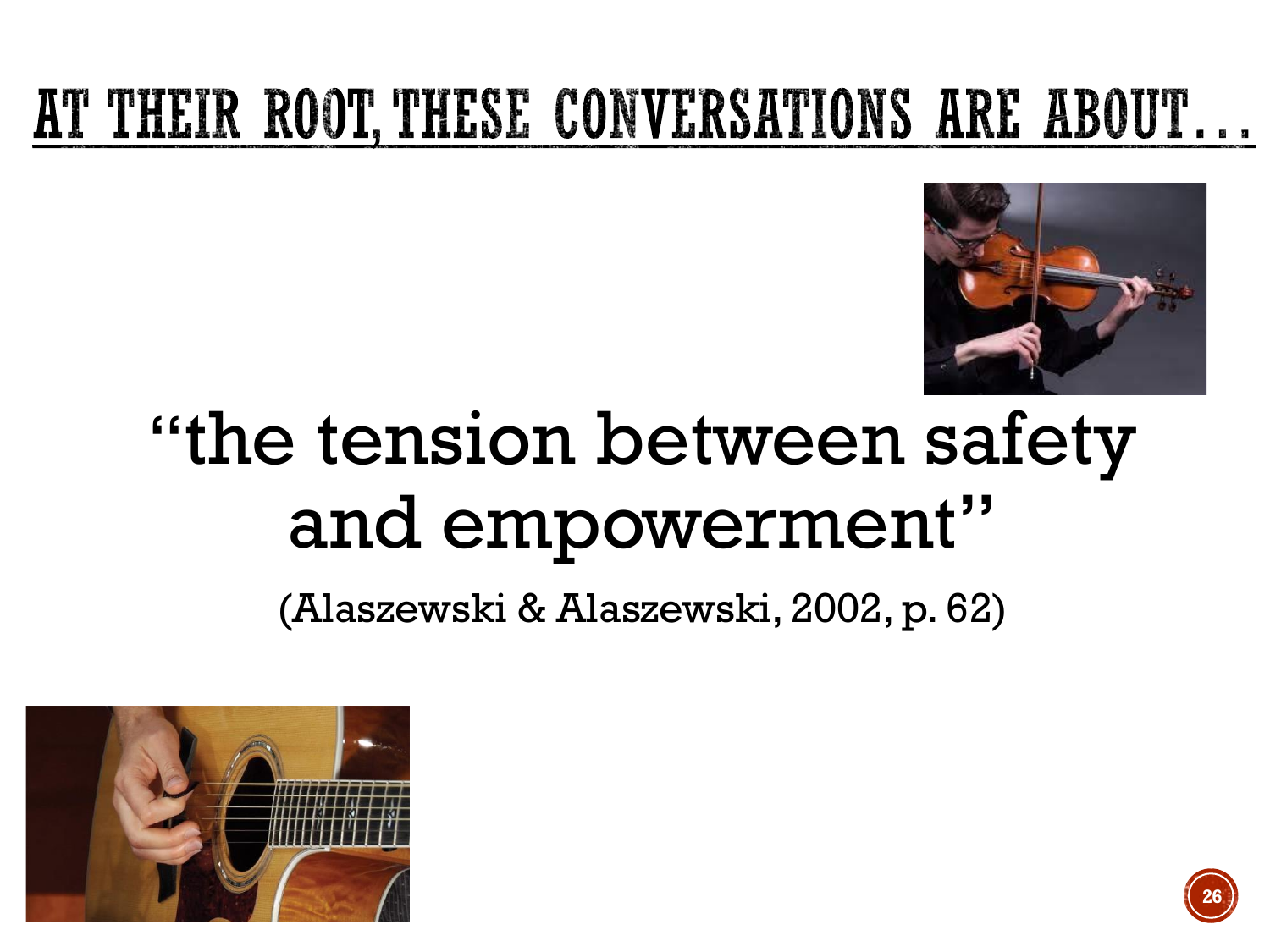"It can be easy to feel an urgent need to use whatever means are necessary to reduce risks as quickly as possible.

It can be easy for professionals to lose sight of just how much power they hold over the people in their charge.

Finally, it can be easy to believe that one is not capable of causing harm to people in our care" (Prescott, 2014, p.1).

THE LESSON HERE?

IF OUR JOB FEELS EASY – WE'RE PROBABLY DOING IT WRONG

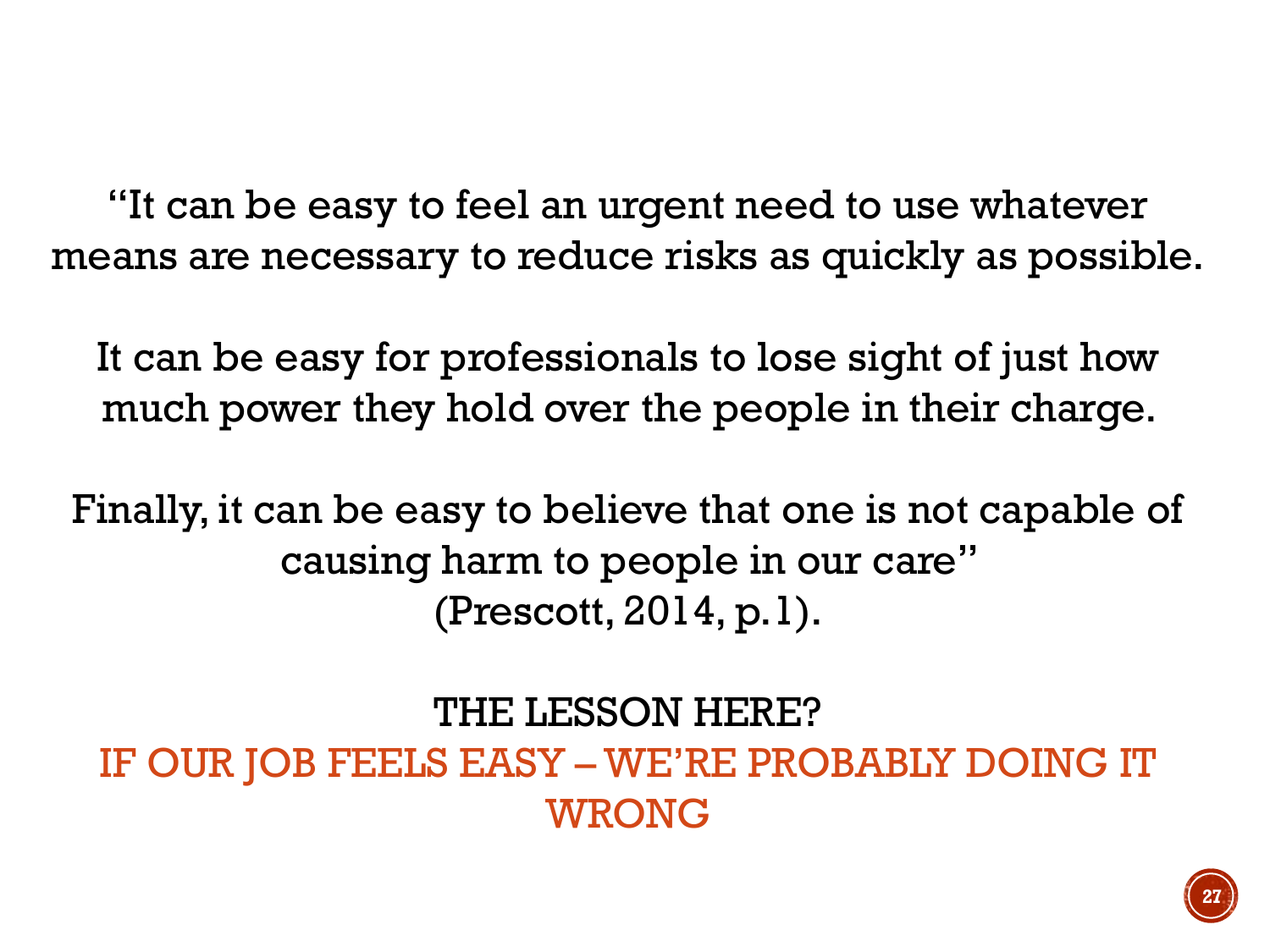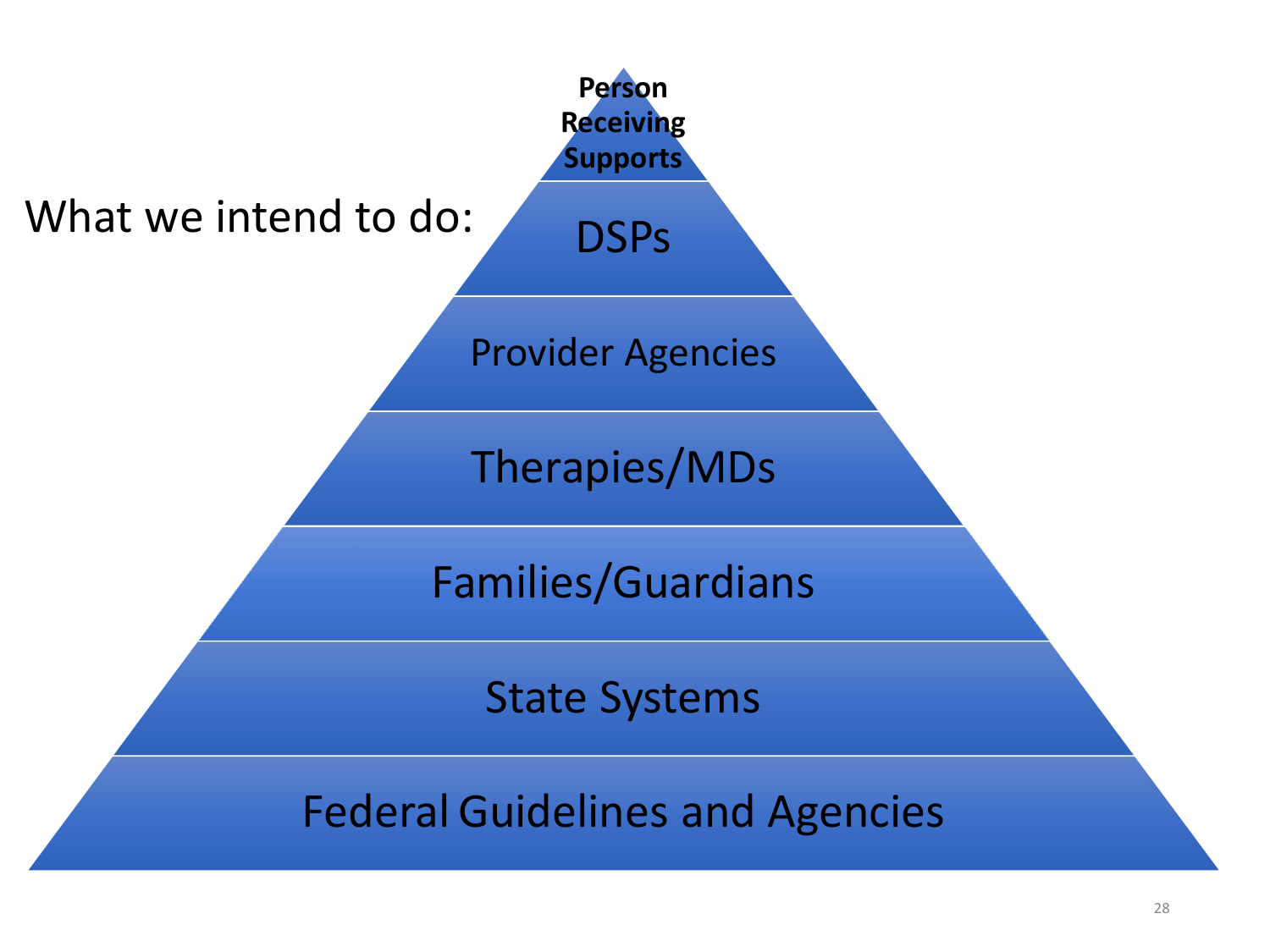





Therapies/MDs

Provider Agencies

HOW IT SOMETIMES FEELS...

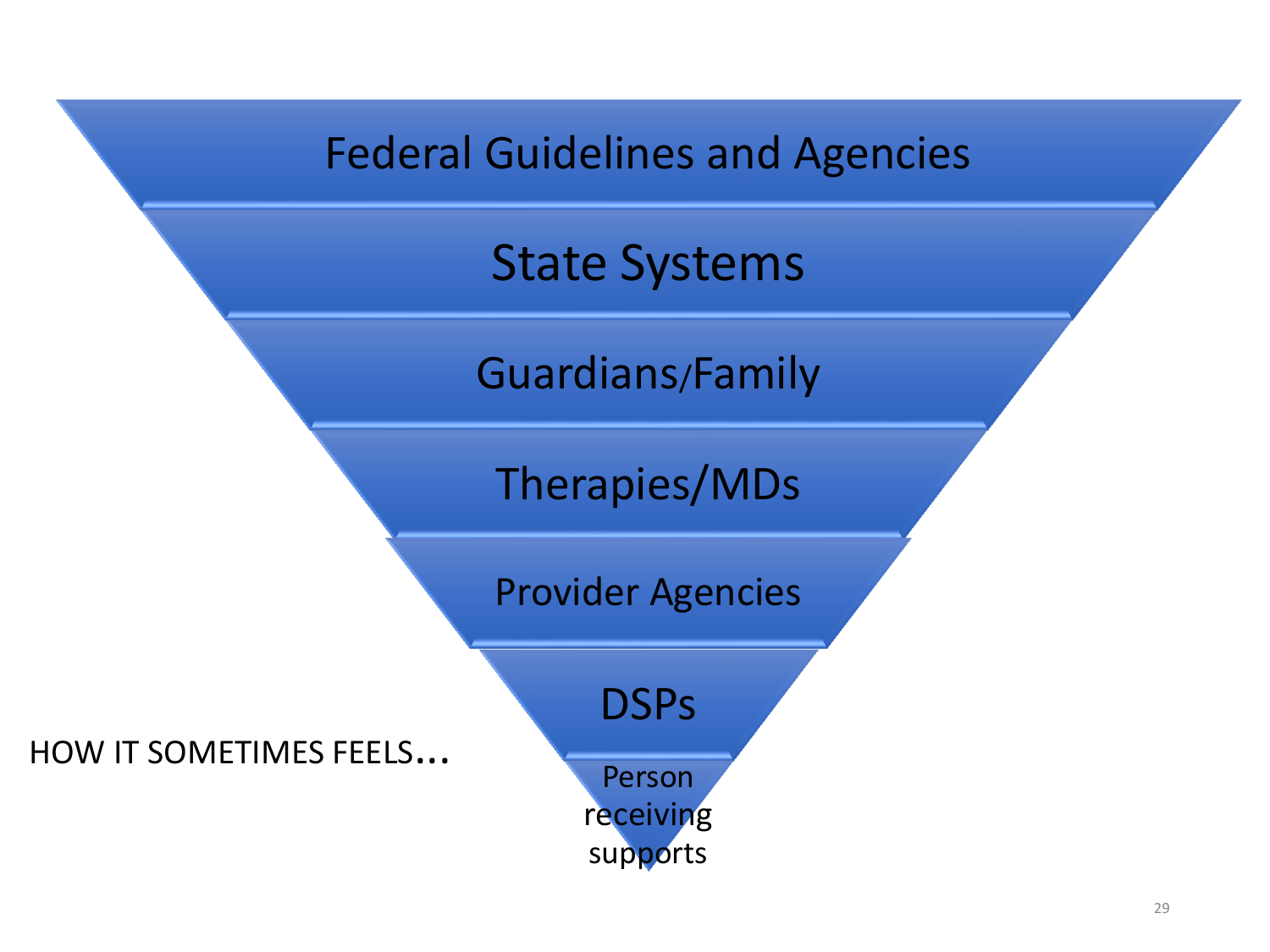# DIGNITY OF RISK

"The cycle of education and human rights…[wherein] individual learning leads to personal empowerment, which in turn leads to the ability to make meaningful choices, which leads to the ability to take purposeful risks, which leads to more and deeper learning"

(Luckasson, 2006, p. 14).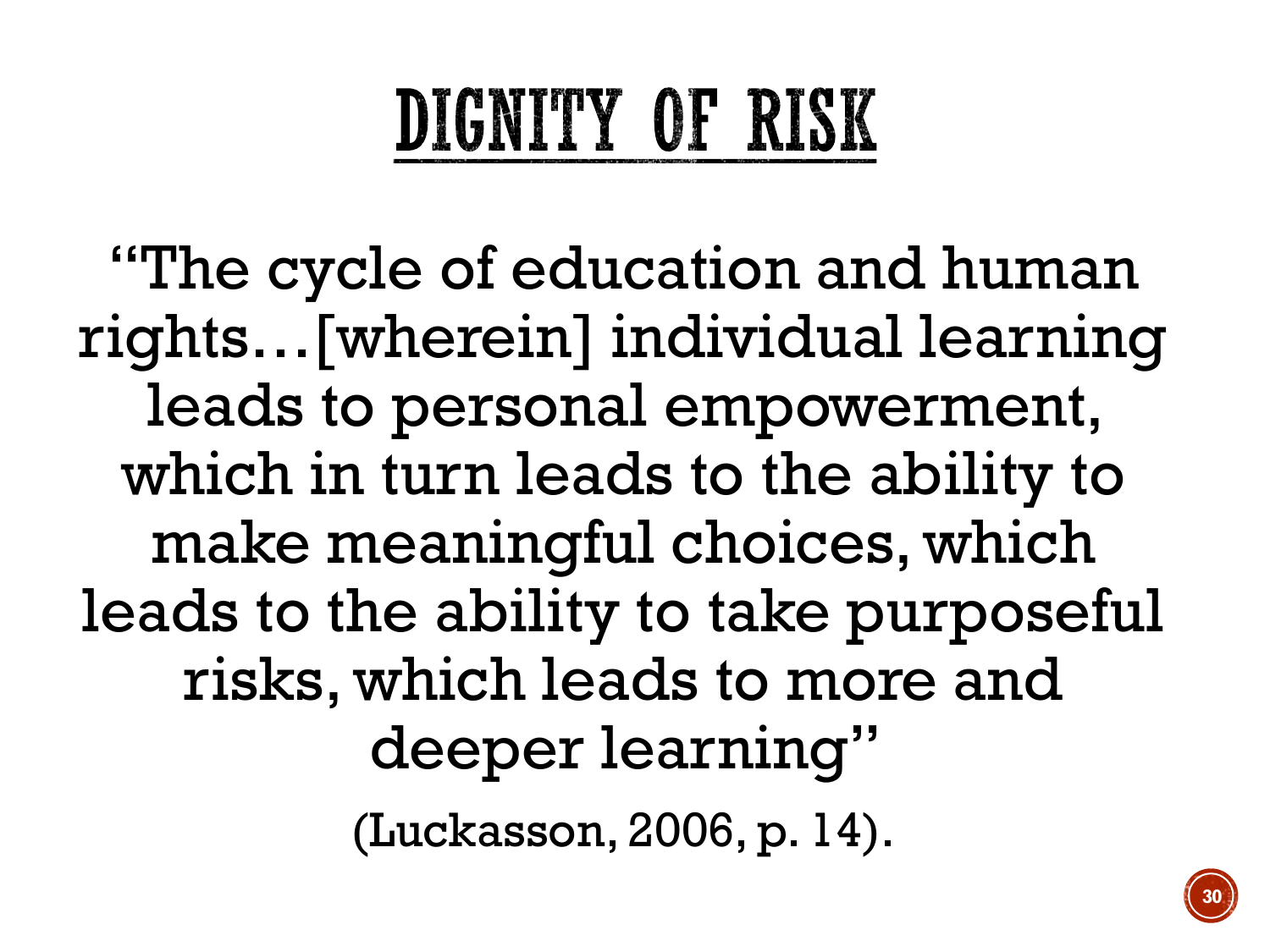### D OF R-WHY IS IT IMPORTANT?

From Luckasson, 2006



Individual Learning





Personal Empowerment Meaningful Choices

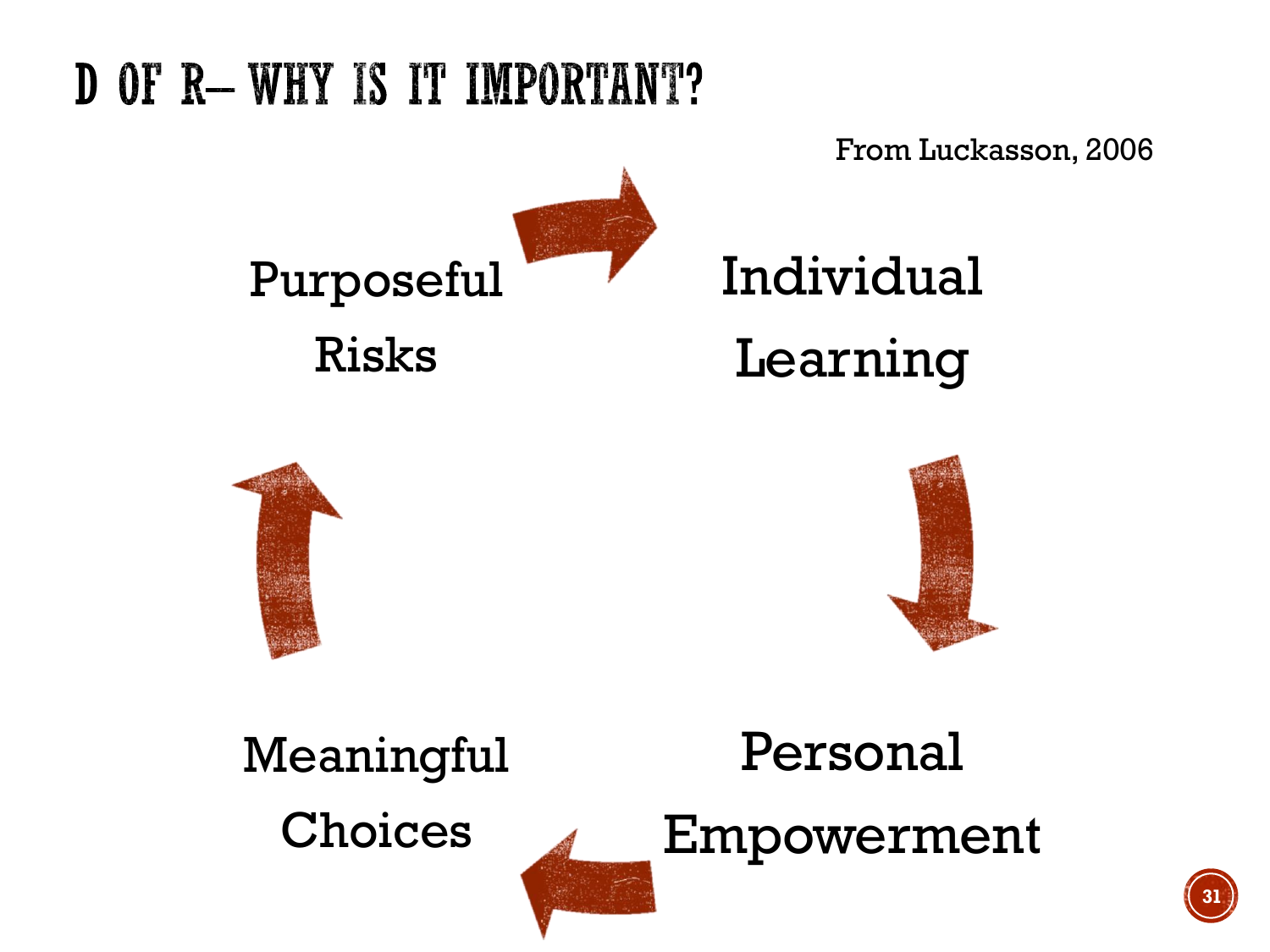# WHEN THINGS GET INTENSE: LET'S BUILD A CRISIS PLAN

- There comes a time when we've got to get more specific.
- Important factors:
	- Truly individualized planning;
	- Use the expertise already present (i.e., the person him/herself, DSPs);
	- **· Interactive formulation;**
	- Create a language of support
		- E.g., General Support →Aware →Alert →Action →Ancillary Supports

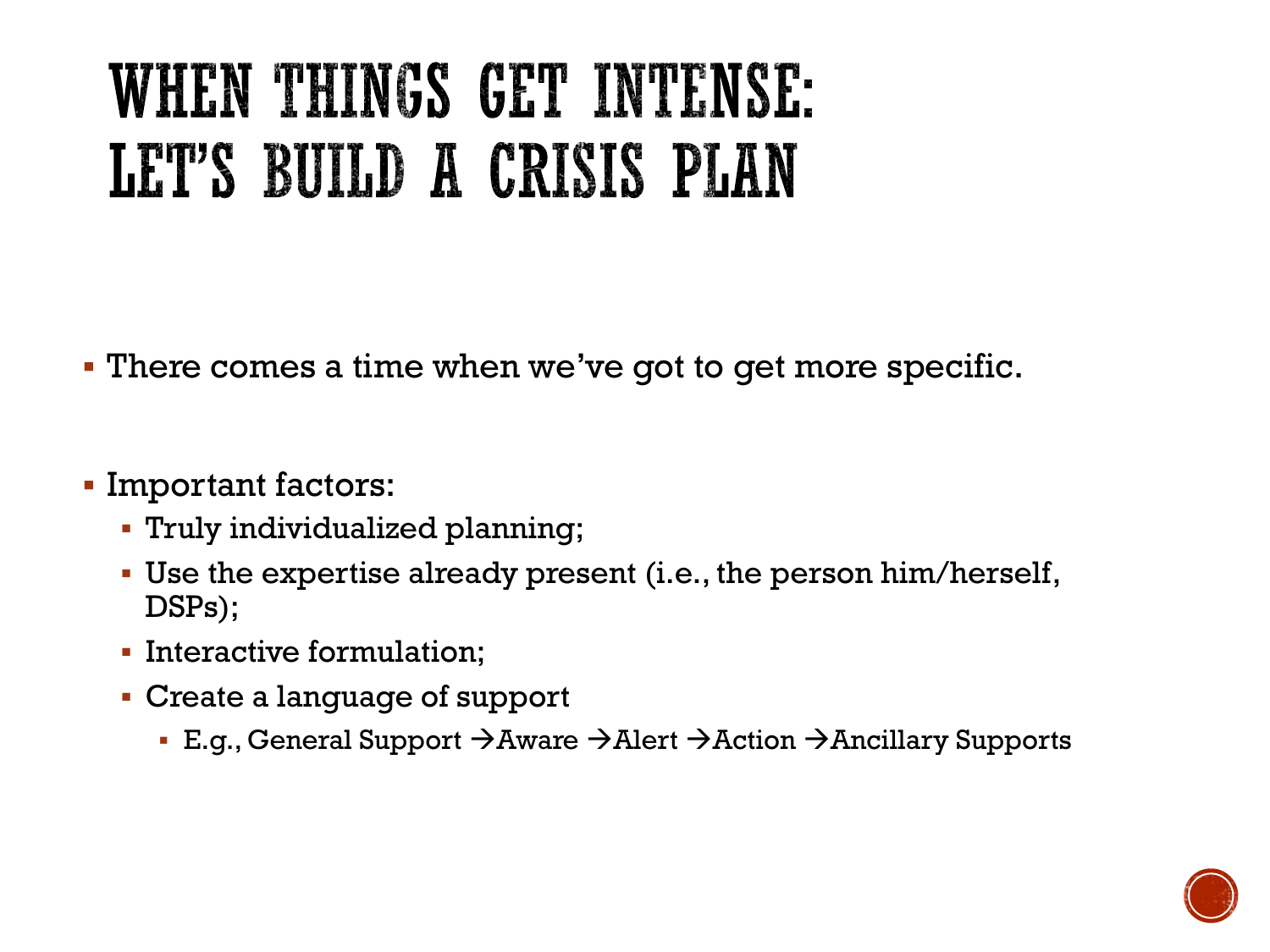### **BEHAVIORAL CRISIS INTERVENTION PLAN**

| <b>OBSERVABLE</b><br><b>BEHAVIOR</b>                                                  | <b>LEVEL OF INTENSITY</b> | <b>CLEAR STAFF</b><br><b>GUIDLINE</b>                                                                                                             |
|---------------------------------------------------------------------------------------|---------------------------|---------------------------------------------------------------------------------------------------------------------------------------------------|
| Clear physical risk; Below<br>continues in intensity or<br>severity; Law violation;   | 911/External Support      | Call appropriate response<br>service; Inform chain of<br>command/team members;                                                                    |
| Decreased phys. Distance<br>with angry statements,<br>attempts aggressive<br>action;  | <b>ACTION</b>             | Calm yourself; Use<br>geographic positioning<br>and or stimulus change;<br>eliminate<br>demands/requests;<br>physical restraint as last<br>resort |
| Yells, swears, threatens<br>actions                                                   | <b>ALERT</b>              | Calm yourself; limited<br>activities;                                                                                                             |
| <b>Furrowed Brow, Little</b><br>humor; Complaining;<br>Refusing enjoyed<br>activities | <b>AWARE</b>              | Provide Space; Remind of<br>skills; Reduce requests;                                                                                              |
| Smiling, Joking, Singing,<br><b>Participates Easily</b>                               | <b>GENERAL SUPPORT</b>    | <b>Follow PBSP; Teach</b><br>problem solving;                                                                                                     |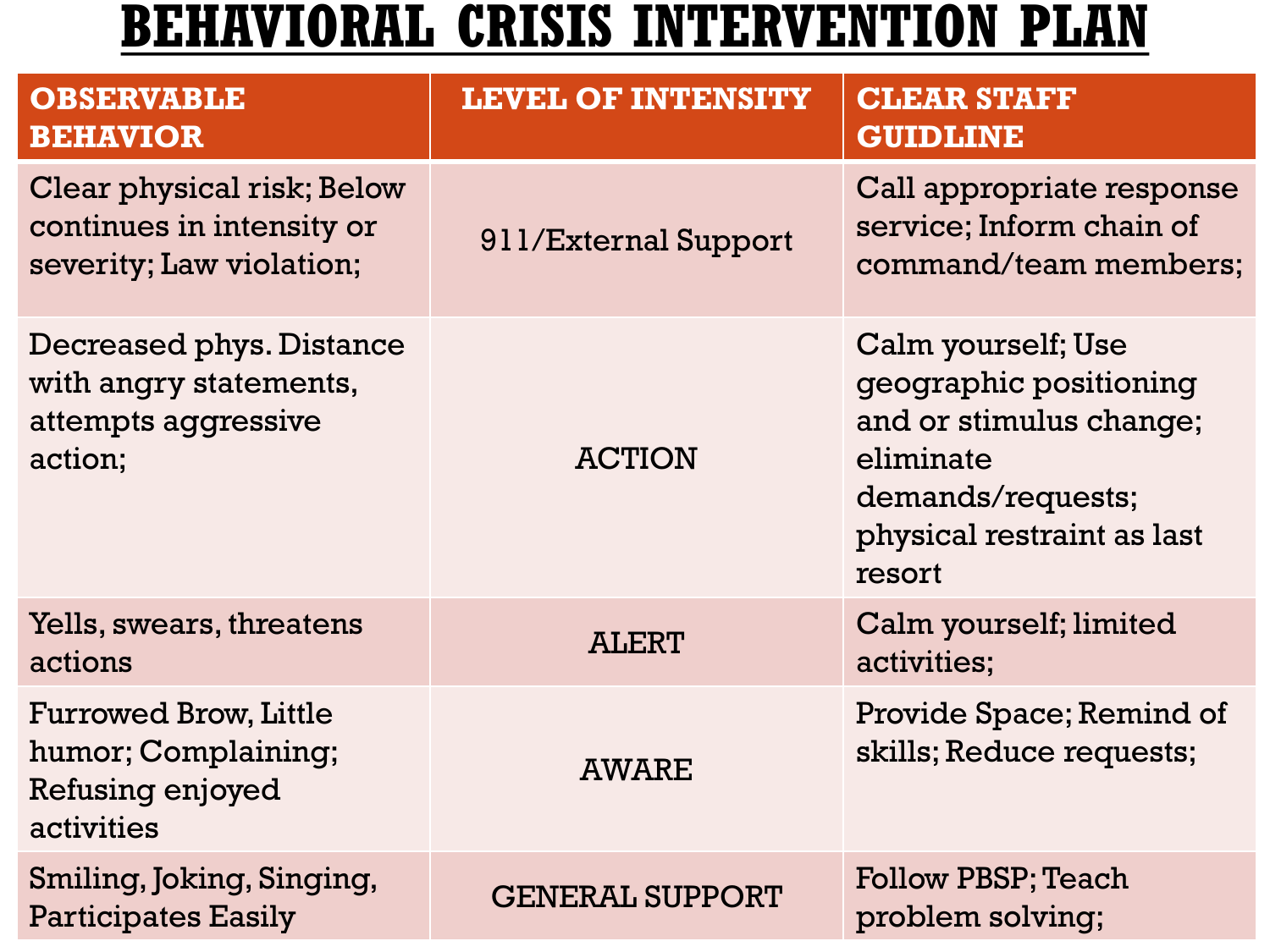# **Closing Thoughts, Questions, Comments?**

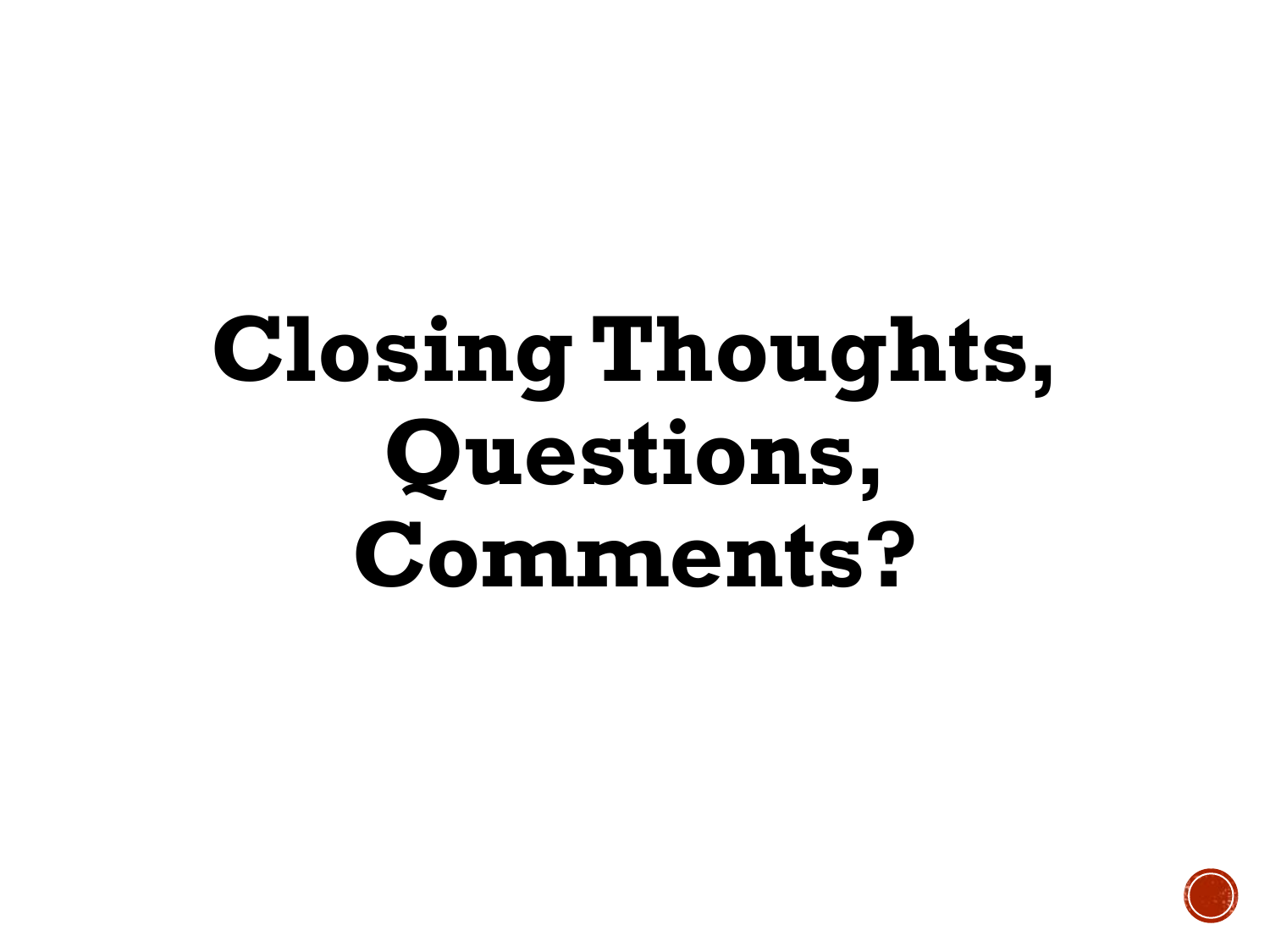### REFERENCES

- Alaszewski, A., & Alaszewski, H. (2002). Towards the creative management of risk: Perceptions, practices and policies. *British Journal of Learning Disabilties, 30*(1), 52-56.
- Alberto, P. A., & Troutman, A. C. (2009). *Applied behavior analysis for teachers.* Saddle River, NJ: Pearson.
- Foucault, M. (1977/1995). *Discipline and punish: The birth of the prison. (Sheridan translation).* New York, NY: Random House.
- Jackson, L., & Panyan, M. V. (2002). *Positive behavioral support in the classroom: Principals and practices*. Baltimore: Brookes Publishing.
- Lovett, H. (1996). *Learning to listen: Positive approaches and people with difficult behavior.* Baltimore, MD: Paul H. Brookes.
- Luckasson, R. (2006). The human rights basis for student personal empowerment in education. In E. B. Keefe, V. M. Moore, & F. R. Duff (Eds.). *Listening to the experts: Students with disabilities speak out* (pp. 11-20). Baltimore, MD: Paul H. Brookes.